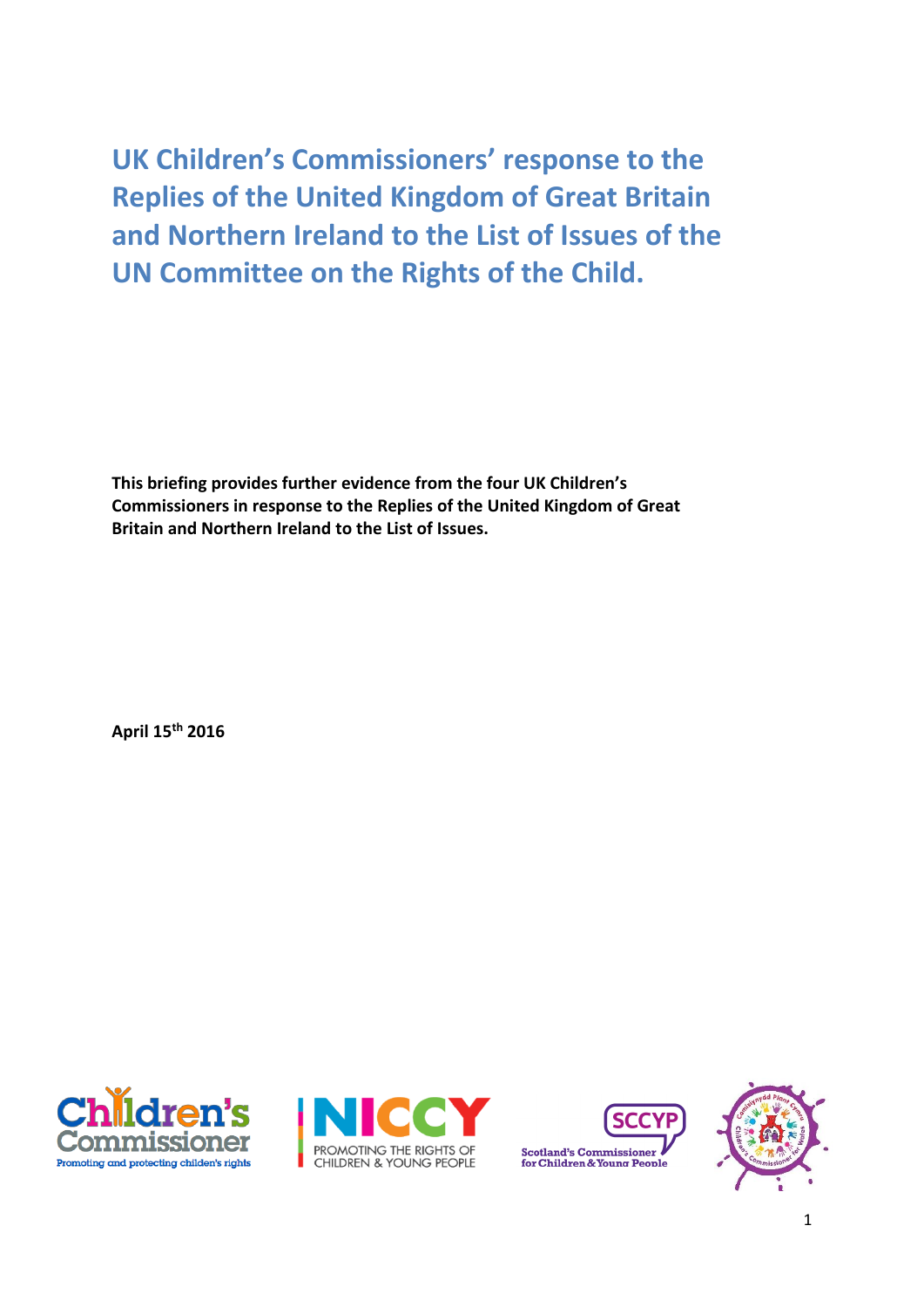# **Table of Contents**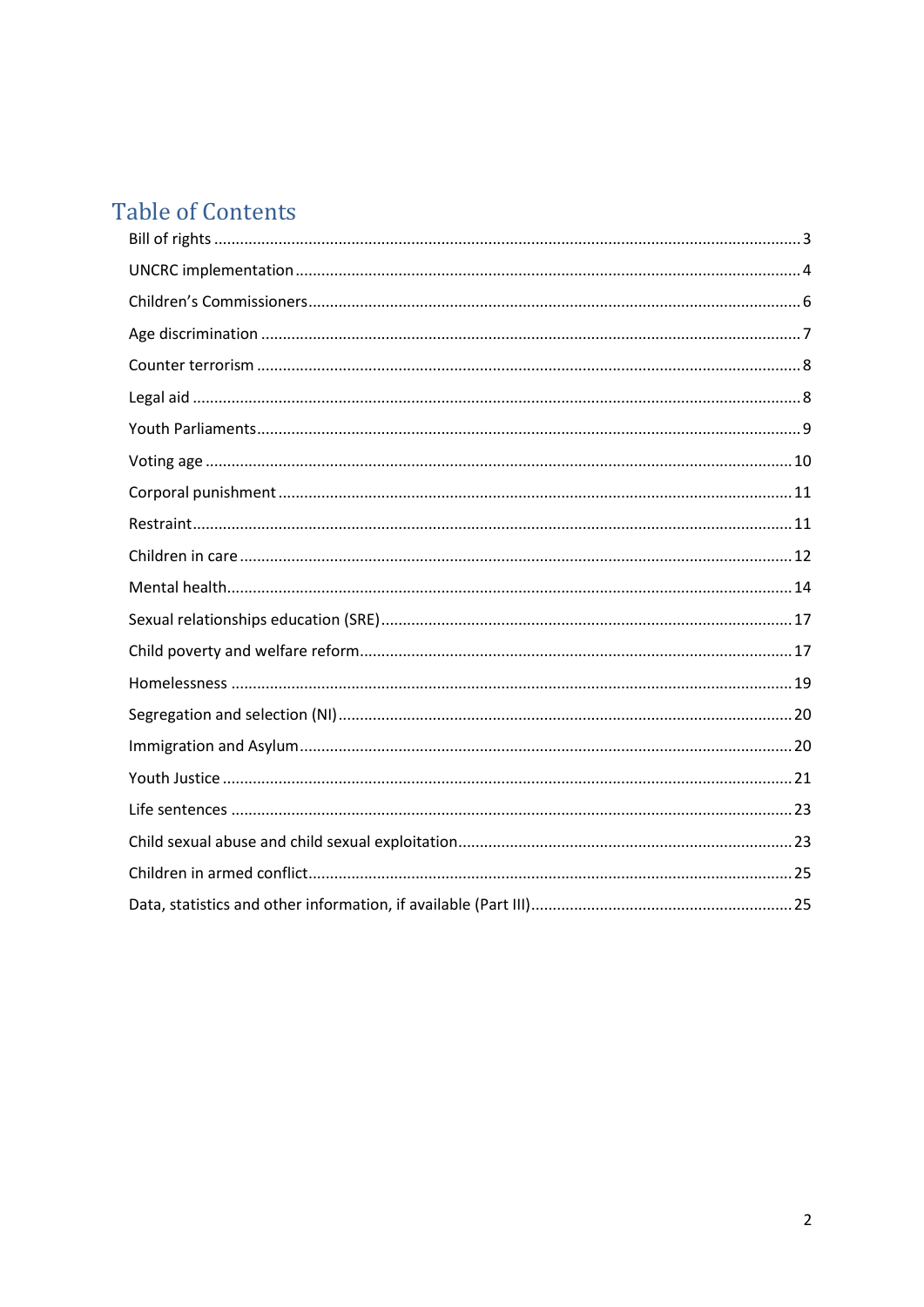# <span id="page-2-0"></span>Bill of Rights

# *1.1 England*

During the State opening of the UK Parliament in 2015, the Queen's speech<sup>1</sup> set out that the UK Government will bring forth proposals for a British Bill of Rights. The Conservative Party manifesto  $(2015)^2$  states that the Bill of Rights is intended to replace the Human Rights Act (HRA) 'breaking the formal link between British courts and the European Court of Human Rights'.<sup>3</sup>

The Human Rights Act 1998 is the strongest mechanism by which children's rights are currently protected in UK law and it enables children to enforce some of their UNCRC rights. If diluted, it will reduce protection for vulnerable groups of children. For example:

- The HRA was instrumental in ensuring that children staying in hospital for a long period of time still receive Disability Living Allowance;<sup>4</sup> in a second case it was used to overturn rules in privately run child prisons that allowed staff to use force to make children comply with instructions.<sup>5</sup>
- Judicial decisions under the Human Rights Act 1998 which have used Article 3 UNCRC in the interpretation of Article 8 European Convention on Human Rights (ECHR) (e.g. ZH (Tanzania) v SSHD [2011] UKSC 4, R (HH) v Westminster City Magistrates Court [2012] UKSC 25) have progressed the incorporation of Article 3 into UK law. The Human Rights Act should therefore be retained.

# *1.2 Northern Ireland*

A commitment to ECHR incorporation and to providing access to the courts to overrule legislation which is incompatible with the ECHR<sup>6</sup> is contained in the Good Friday Agreement (GFA) 1998.<sup>7</sup> The UK and Irish Governments, as part of the GFA signed a legally binding international treaty, where both committed to implement the GFA obligations. NICCY believes that repeal of the Human Rights Act, which incorporated the ECHR, will violate this treaty, undermine human rights protections and potentially the Northern Ireland peace settlement.

Despite the commitment to implementation of a separate Bill of Rights for NI,<sup>8</sup> the UK Government has made no progress on this. NICCY wishes to see the introduction of a NI Bill of Rights, incorporating the principles and provisions of the UNCRC.

# *1.3 Scotland*

1

In Scotland, repealing the Human Rights Act 1998, and any accompanying dilution of rights, is likely to be strongly opposed. The UK Government's statement in their response to the List of Issues does not reflect the tenor of recent discussions around the HRA in Scotland, nor the constitutional implications and ramifications of such 'reform' for Scotland. 9 For example:

<sup>2</sup> <https://s3-eu-west-1.amazonaws.com/manifesto2015/ConservativeManifesto2015.pdf>

<sup>3</sup> [https://www.conservatives.com/~/media/files/.../human\\_rights.pdf](https://www.conservatives.com/~/media/files/.../human_rights.pdf)

<sup>8</sup> The Good Friday Agreement 1998, Strand 3; Rights, Safeguards and Equal Opportunity, Para. 4

<sup>1</sup> <https://www.gov.uk/government/speeches/queens-speech-2015>

<sup>4</sup>Trinity Term [2015] UKSC 47 On appeal from: [2014] EWCA Civ 286 JUDGMENT Cameron Mathieson, a deceased child (by his father Craig Mathieson) (Appellant) v Secretary of State for Work and Pensions (Respondent)

<sup>5</sup> R (C) v SoS for Justice [2008] EWCA 882

<sup>6</sup> The Good Friday Agreement 1998, Part 2

<sup>7</sup> The Good Friday Agreement is the Northern Ireland Peace Agreement 1998

 $9$  The HRA is hard wired into the Scotland Act (1998) $9$ . This means that the Scottish Government and Scottish Parliament cannot act inconsistently with the ECHR. Repealing the HRA would seriously undermine the current devolution settlement. The UK Parliament does have the power to legislate on devolved matters in Scotland, but the 'Sewel convention' states that it will do so only with the consent of the Scottish Parliament. This Convention will apply if repeal of the HRA affects devolved matters. The First Minister has stated that the Scottish Government will withhold consent to any moves to repeal the HRA and replace it with a regressive Bill of Rights.... *we will argue strongly against repeal at Westminster, and - since human rights is a devolved issue, and Convention rights are embedded into the devolution settlement - we will also argue*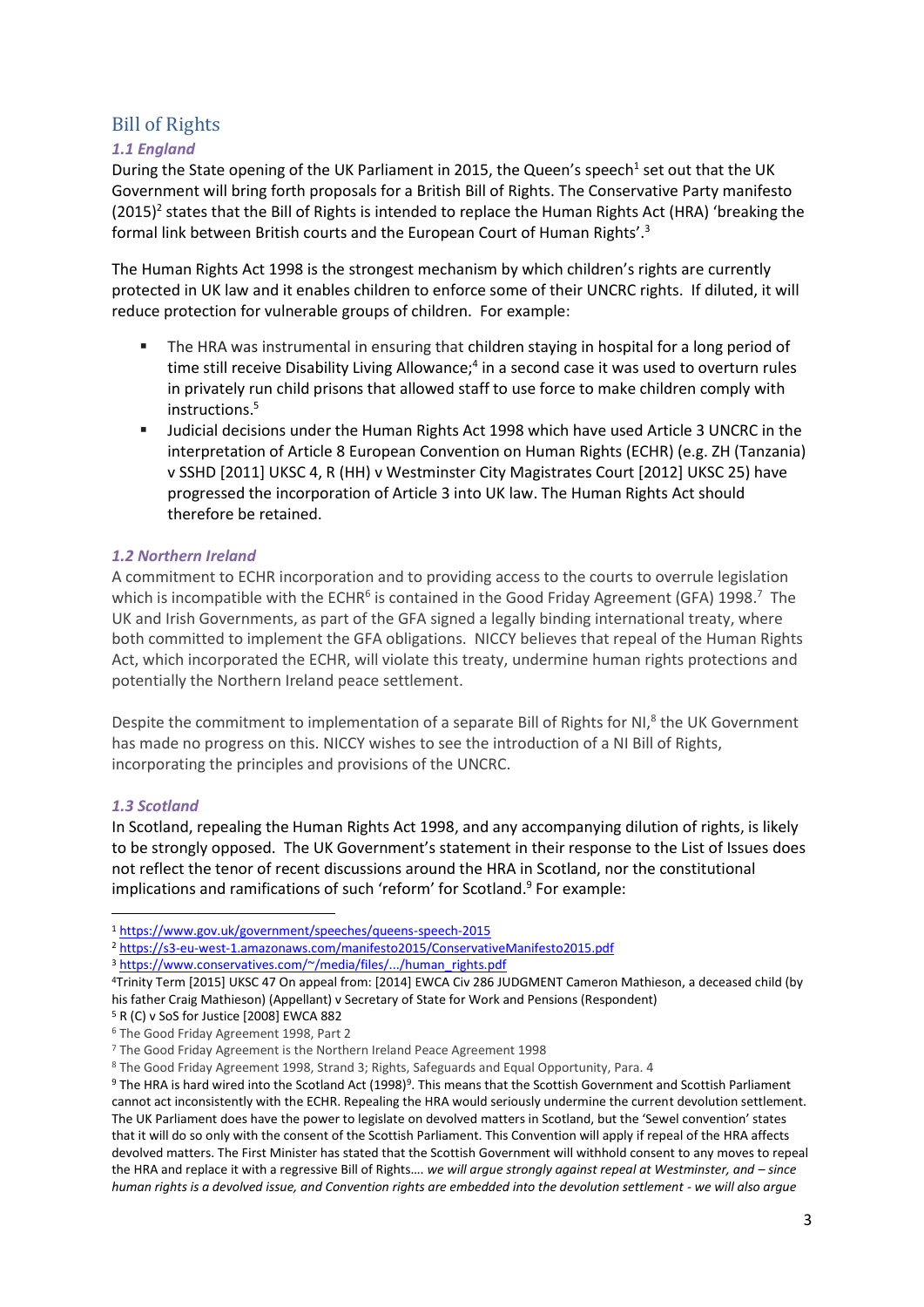- There is strong support for the HRA across the Scottish Parliament and civil society. Although the HRA is not devolved, a recent motion in the Scottish Parliament in support of the Act was passed by 100 votes to  $10^{10}$
- **Scottish Ministers strongly oppose the UK Government's plans. In 2015, the First Minister** stated: '*The Scottish Government values the Human Rights Act. We see it as a proportionate, pragmatic and progressive way of ensuring that the protections of the European Convention of Human Rights can be taken into account by UK courts. We see those protections as being essential to any civilised society. And they are especially important to those with least power.' 11*
- There would be direct and adverse consequences for the people of Scotland in 'reserved' policy areas should the HRA be repealed e.g. immigration, defence, aspects of social security, employment and privacy. This could seriously impact on the ability of some of Scotland's most vulnerable children to realise their rights.

### *1.4 Wales*

The Government of Wales Act 2006 sets out that Welsh Ministers are prevented from making any legislation or undertaking any action that is incompatible with Human Rights Act.<sup>12</sup> The Welsh Government has publicly stated that they will do everything to block any regressive change to the Human Rights Act 1998. A cross party group of Labour, Liberal Democrat and Plaid Cymru AMs have backed a statement of opinion saying the National Assembly for Wales vigorously opposes any moves by the UK Government to repeal the Human Rights Act.<sup>13</sup>

# <span id="page-3-0"></span>UNCRC implementation

### *2.1 England*

1

We welcome the public commitments made by Ministers to the UNCRC over the course of the last year, and to giving due consideration to the UNCRC when making policy and legislation. We are aware that limited impact assessment has been undertaken for legislation including the Welfare Reform and Work Bill 2015 and the Immigration Bill.<sup>14</sup> We would argue however that full, children's rights impact assessments should specifically address the rights of the child in the context of the obligations in the UNCRC, and make relevant adjustments to policy proposals to minimise negative impact on children.

Since our report to the Committee last year a number of cases referring to the UNCRC and the best interests of the child have been heard or are due e.g. a recent case heard at the Court of Appeal.<sup>15</sup> Progress is being made in some areas of policy in respect of the need to work in the best interests of the child, but frequently cases are finding that insufficient priority has been given to the best

*strongly that repeal will require a legislative consent motion in the Scottish Parliament. I see no prospect whatsoever of such consent being granted'*

<sup>11</sup> [http://news.scotland.gov.uk/Speeches-Briefings/SNAP-Human-Rights-Innovation-Forum-2040.aspx.](http://news.scotland.gov.uk/Speeches-Briefings/SNAP-Human-Rights-Innovation-Forum-2040.aspx)

<sup>10</sup> Debate of 11<sup>th</sup> November 2014

<sup>&</sup>lt;sup>12</sup> Unlike the UK Parliament the National Assembly for Wales has legal limits to its legislative competence. These limits include a prohibition on acting incompatibly with 'a Convention right or Community law' meaning those provisions of the ECHR under the HRA 1998 and any requirement under European Law.

<sup>13</sup> http://www.assembly.wales/en/bus-

home/pages/plenaryitem.aspx?category=statements%20of%20opinion&itemid=731&c=Statements%20of%20Opinion&key word=human%20rights

<sup>14</sup> E.g[. http://www.parliament.uk/documents/impact-assessments/IA15-006E.pdf](http://www.parliament.uk/documents/impact-assessments/IA15-006E.pdf) and

http://www.parliament.uk/documents/impact-assessments/IA16-003.pdf

<sup>15</sup> [https://www.judiciary.gov.uk/judgments/susan-rutherford-and-others-v-secretary-of-state-for-work-pensions-and-a-v](https://www.judiciary.gov.uk/judgments/susan-rutherford-and-others-v-secretary-of-state-for-work-pensions-and-a-v-secretary-of-state-for-work-pensions/)[secretary-of-state-for-work-pensions/](https://www.judiciary.gov.uk/judgments/susan-rutherford-and-others-v-secretary-of-state-for-work-pensions-and-a-v-secretary-of-state-for-work-pensions/) AND

<https://www.supremecourt.uk/cases/docs/uksc-2014-0166-judgment.pdf>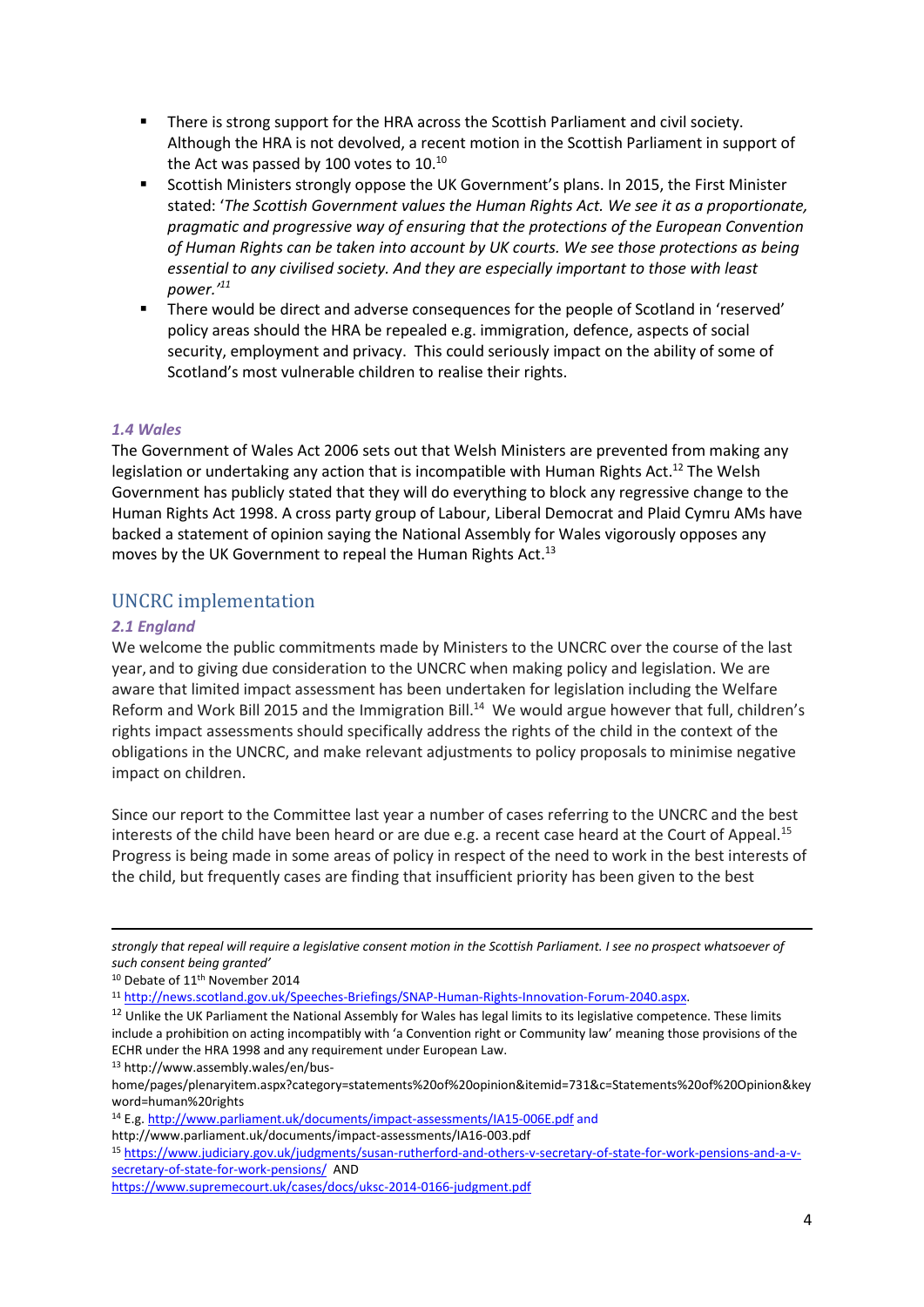interests of the child or the other obligations within the UNCRC. Without incorporation of the UNCRC into domestic law there is no legal remedy to address this.<sup>16</sup>

### *2.2 Northern Ireland*

While recognising that the two pieces of Northern Ireland legislation mentioned in the State party response represent progress, they fall far short of incorporation of the UNCRC, or of giving full effect to the UNCRC. Although some UNCRC articles have been occasionally considered in cases affecting children in NI courts, it remains the fact that the UNCRC does not have authority in the legal system, and so there are limited remedies for breaches of children's rights.

### *2.3 Scotland*

There has been partial realisation of the UNCRC in Scotland through the Children and Young People (Scotland) Act 2014. The 2014 Act does not place strong duties on Scottish Ministers or public bodies to systematically consider children's rights. The duty on Ministers for example is to *'keep under consideration'* steps which would or might secure better effect of the UNCRC. Furthermore, this applies only if '*they consider it appropriate to do s*o.' It does little to ensure compliance or accountability. Ministers and public bodies only have to prove that they have considered steps which would or might secure better effect, rather than actually take those steps. As such, the duty is weak.

Children's Rights and Wellbeing Assessments (CRWIA) have been introduced to ensure that the impact of proposed policies and legislation on children and young people across all governmental departments are taken into account. The use of CRWIAs is welcome, although it should be noted that these are carried out on a voluntary basis, rather than being a statutory requirement. Extending the use of CRWIAs to other public bodies in Scotland would be most helpful, as would the introduction of a programme of children's rights training to ensure that these are completed consistently.

The Act also requires Ministers to promote public awareness and understanding of children's rights. Scotland's First Minister has stated that she is open to '*exploring implementing and incorporating into Scots law some of the key international human rights treaties' including the ICESCR, the UNCRPD, CEDAW and the UNCRC.'<sup>17</sup>* To date, however, there has been no firm commitment by the Scottish Government to the incorporation of the UNCRC into Scots law.

### *2.4 Wales*

The Welsh Government must be commended for its promotion of the *Rights of Children and Young Persons (Wales) Measure 2011* and for steps taken to implement it via its administrative schemes, in-house training and support for practitioner training. However more recent opportunities to further embed 'due regard' to the UNCRC in public administration in Wales has been lost. For example:

- The Welsh Government rejected Opposition amendments tabled in the Violence against Women, Domestic Abuse and Sexual Violence Act 2015, the Well-being of Future Generations Act, and the Regulation and Inspection of Social Care Act 2015, which would have placed the duty on all providing services to children.
- The Welsh Government rejected amendments in two Bills: Social Services and Wellbeing (2014) and Violence Against Women, Domestic Abuse and Sexual Violence (2015), which would have abolished the defence of reasonable chastisement to charges of

**.** 

<sup>16</sup> *R(JS) v SSWP* [2015] UKSC 16

<sup>17</sup> She further noted *'Incorporation is important, but it's also important to recognise that it isn't a perfect solution, it won't automatically mean that policy-making improves and that rights are better represented. But it does have a role to play alongside other substantive steps that we must take.*[http://news.scotland.gov.uk/Speeches-Briefings/SNAP-Human-Rights-](http://news.scotland.gov.uk/Speeches-Briefings/SNAP-Human-Rights-Innovation-Forum-2040.aspx)[Innovation-Forum-2040.aspx](http://news.scotland.gov.uk/Speeches-Briefings/SNAP-Human-Rights-Innovation-Forum-2040.aspx)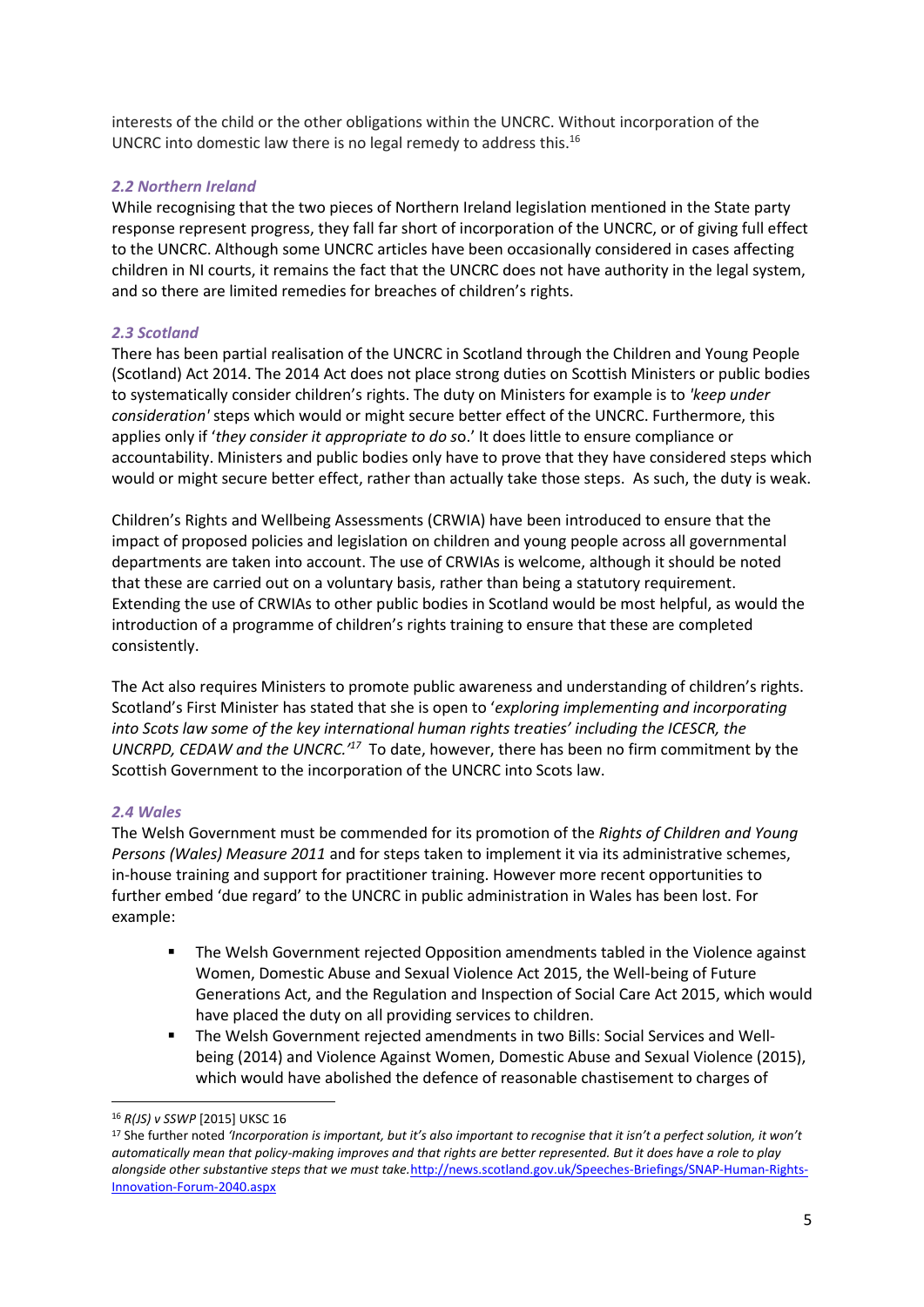common assault in Wales. Welsh Minister for Communities and Tackling Poverty said in debate on 17 November there is 'no mandate' to change the law and it is a matter for party manifestos in future. 18

Additionally it has been noted across all civil society reports to the UN Committee that although there is good policy and legislation on the UNCRC in Wales, there is still a long way to go to ensure its successful implementation.

# <span id="page-5-0"></span>Children's Commissioners

### *3.1 England*

As set out in our report to the Committee last year the powers of the Children's Commissioner for England has been strengthened since 2008, and now has a wider and explicitly rights-based remit.<sup>19</sup> Additionally she is now required to report in particular on her work to promote and protect the rights of children living away from home or who are in receipt of social care (Section 2B of the Children Act 2004, as amended by Children and Families Act 2014). The Children's Commissioner for England is no longer required to consult with the Secretary of State before undertaking an inquiry. The Commissioner regularly briefs Ministers and parliamentarians on policy findings and has proposed an annual formal meeting with Parliament.

### *3.2 Northern Ireland*

The legislation that established the Office of the Commissioner for Children and Young People in Northern Ireland (the Commissioner for Children and Young People (Northern Ireland) Order 2003) requires her to periodically review the workings of the legislation, in order to make recommendations to Government on how it should be amended. On two occasions, in 2006 and 2012, the Commissioner commissioned independent experts to conduct these reviews, including determining whether the office is Paris Principles compliant. In each case, it was found that the fact that the Office was an 'arms length body' of a Government Department did not allow it to be sufficiently independent to be considered Paris Principles compliant. Also, while the legislation appeared to provide strong powers to the Commissioner, the reports highlighted how, in practice, it restricted the use of the powers through, 'exclusion clauses' and not providing the Commissioner with 'victims status' to take forward legal cases in her own name.

The Commissioner submitted the first report to Government in 2007, but did not receive a response. Having repeatedly asked for a response, in 2012 she was advised that she should repeat the process as required in her legislation, and that the NI Executive would respond to both reports at the same time. This was duly completed and submitted in 2013, it largely reiterated the previous recommendations as well as providing more evidence to demonstrate that the legislation limited the ability of the Commissioner to use her powers to provide an effective remedy to breaches of children's rights. To date the NI Executive has not provided a formal comprehensive response to the recommendations in either reports, and has not provided a reason for this.

This is particularly disappointing as one of the recommendations was that the Office of the Commissioner for Children and Young People should move to become accountable to the Northern Ireland Assembly, rather than a government department, to meet the independence requirements of the Paris Principles. In May 2016 the 12 government departments are being restructured and reduced to nine. This was an opportunity for the Commissioner's Office to be moved under the remit of the NI Assembly, but instead it has been decided that it should move to another government

<sup>18</sup> http://www.assembly.wales/en/bus-

1

home/pages/rop.aspx?meetingid=3486&language=en&assembly=4&c=Record%20of%20Proceedings&startDt=17/11/2015 &endDt=17/11/2015#256999

<sup>19</sup> Children and Families Act 2014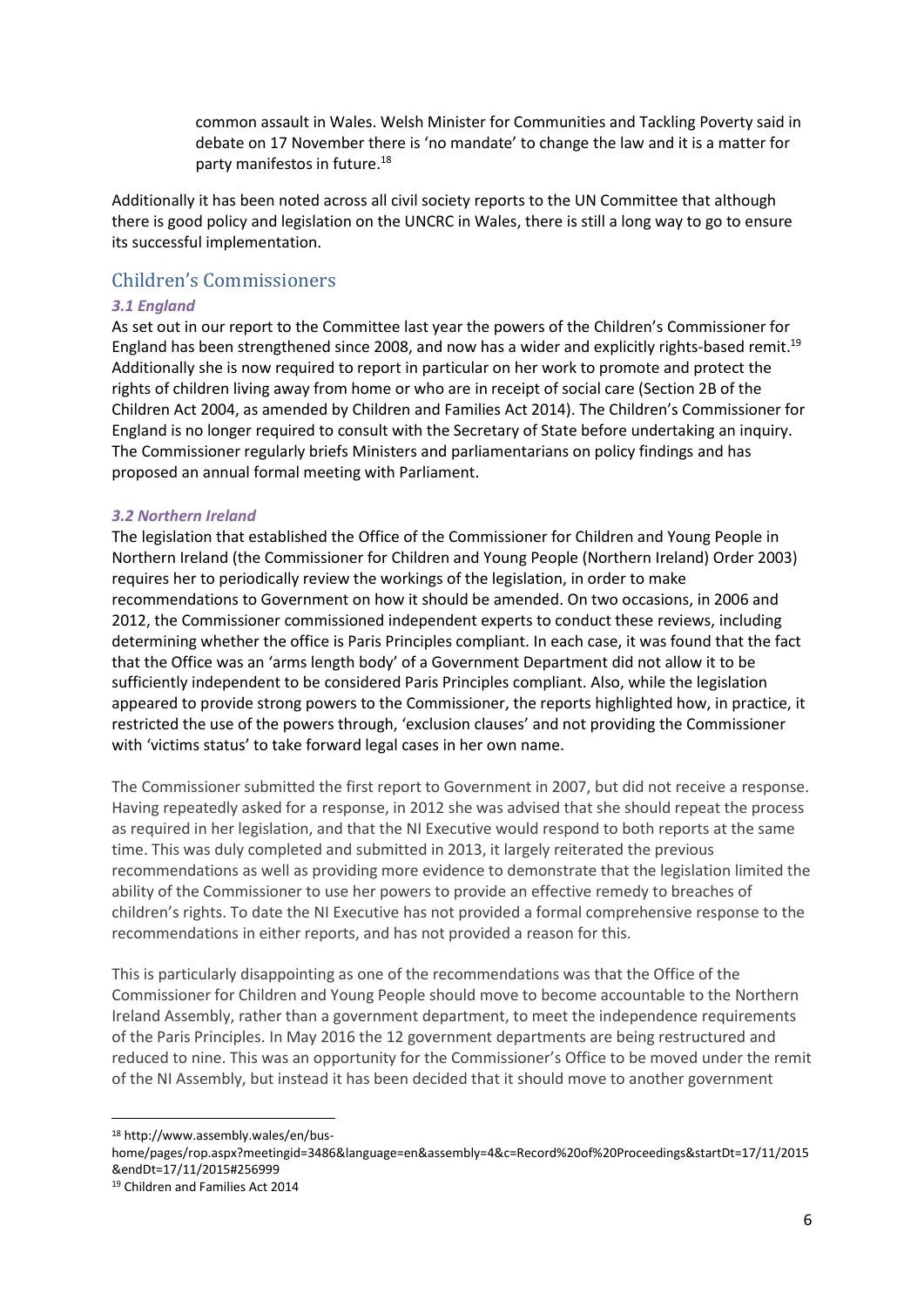#### department.

### *3.3 Scotland*

In Scotland, the Children and Young People's Commissioner '*may carry out an investigation into whether, by what means and to what extent, a service provider has regard to the rights, interests and views of children and young people in making decisions or taking actions that affect those*  children and young people<sup>', 20</sup> This power of investigation relates to matters affecting children and young people generally or particular groups of children and young people. The Commissioner may not investigate where to do so *'would duplicate work that is properly the function of another person'.*  The 2014 Act will allow the Commissioner to investigate matters on behalf of individual children and young people for the first time, with some exceptions.<sup>21</sup>

In their last concluding observations (2008) (CO17),<sup>22</sup> the Committee stated that the Commissioner should be '*equipped with the necessary human and financial resources to carry out their mandate in an effective and coordinated manner so that the rights of all children in all parts of the State party are safeguarded.'*

The Commissioner welcomed the move to extend his powers through the 2014 Act, however, is disappointed that funding for only one additional staff member has been allocated to him in order to fulfil this duty. The concern is that, with insufficient staffing and resources, the Commissioner will not be able to provide appropriate levels of support to individual children and young people approaching the Commissioner's office, some of whom are likely to present with complex and/or urgent children's rights issues.

### *3.4 Wales*

The Welsh Government's response regarding extending the remit of the Children's Commissioner for Wales on non-devolved matters should be progressed, but the Welsh Government's response on independence of the Children's Commissioner for Wales is inadequate: the legislation governing the Children's Commissioner for Wales remains non-compliant with the Paris Principles in that regard. Promised legislative reform in the current Assembly never materialised and there must now be a clear plan put in place towards legislative reform of the Children's Commissioner's role and remit, including but not limited to making the Commissioner accountable to the National Assembly for Wales rather than the Welsh Government. New legislation for the Commissioner should enhance her ability to achieve the principal aim of promoting and safeguarding the rights and welfare of children in Wales, by enabling her to exercise strengthened powers on all matters relating to children within her jurisdiction. 23

# <span id="page-6-0"></span>Age discrimination

**.** 

### *4.1 England, Scotland, Wales*

Only adults have full equal protection from unlawful discrimination. Children and young people under 18 are still excluded.

Children are protected from discrimination by the Equality Act 2010, for example, from discrimination due to disability but they are not protected in the majority of its age discrimination provisions. Therefore there is no protection from for example, discrimination in the application of

<sup>20</sup> Section 7 (1), Commissioner for Children and Young People (Scotland) Act 2003 http://www.legislation.gov.uk/asp/2003/17/section/7

<sup>21</sup> Section 5, Children and Young People (Scotland) Act 2014. See: [http://www.legislation.gov.uk/asp/2014/8/section/5.](http://www.legislation.gov.uk/asp/2014/8/section/5)  This section will come into force in January, 2017.

<sup>22</sup> <http://www2.ohchr.org/english/bodies/crc/docs/AdvanceVersions/CRC.C.GBR.CO.4.pdf>

<sup>&</sup>lt;sup>23</sup> National Assembly for Wales, Children and young people Committee, Legacy Report 2016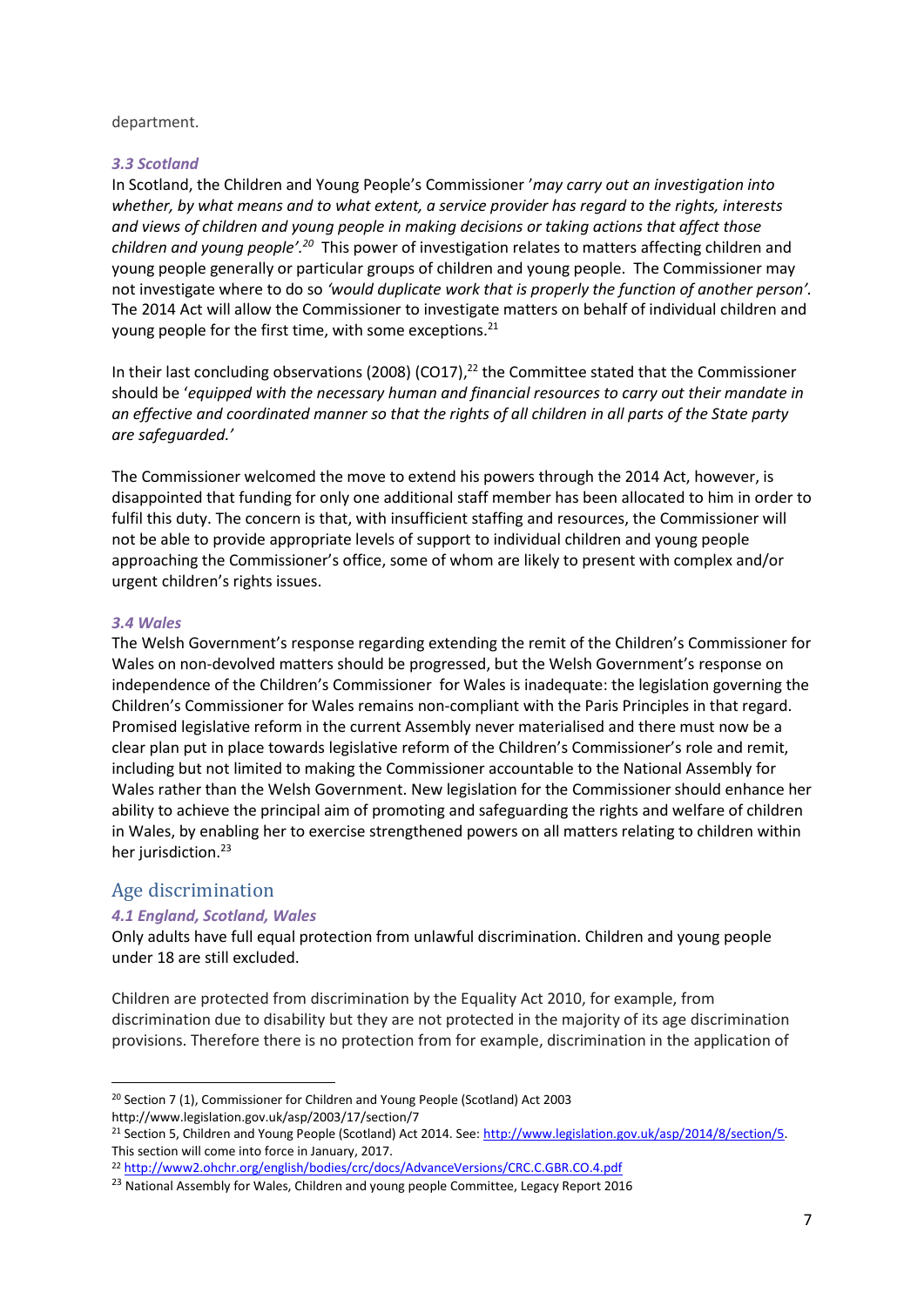stop and search powers, or access to mental health services. As the State party's response makes clear, neither are centrally monitored for disparities or discrimination by government through the systematic collection of administrative data. An obligation to mitigate age discrimination may address this lack of oversight. Extending provisions relating to age discrimination to under 18s would also help to ensure, for example, that teenagers are not denied access to support from children's social services.<sup>24</sup>

### *4.2 Northern Ireland*

The NI Government has stated its intention to bring forward Age Discrimination legislation (Goods, Facilities and Services) which excludes under 16s from its scope. No rationale has been provided for the proposed exclusion of under 16s and compelling evidence on the need for under 16s to be protected from age discrimination in accessing goods, facilities and services has been shared with Government. NICCY does not believe that there is any legal or practical reason for this exclusion.

# <span id="page-7-0"></span>Counter terrorism

### *5.1 England*

The Committee has asked for evidence of measures to protect children, particularly Muslim children, from stigmatisation due to counter terror measures. The Channel Programme, which provides support to those vulnerable to radicalisation,<sup>25</sup> is described as 'non-stigmatising'. It would be useful to be provided with information about the Prevent duty on schools to protect children from radicalisation,<sup>26</sup> including the numbers of children it has affected, and what the outcomes and impact are. It would also be helpful to have information about programmes to tackle islamophobia or faith-based hate crime directed at children.

### *5.2 Northern Ireland*

The NI Executive has not provided information on this.

### *5.3 Scotland*

In Scotland, the Commissioner is concerned that there is no critical analysis of the impact of the Counter terror measures on ethnic minority groups.

### **5.4** *Wales*

The Welsh Government has taken positive measures but they should explain how they are specifically engaging with and facilitating participation of children to ensure Welsh Government are informed by the perspectives of children and not just a counter-terrorism/justice and security model, as well as what arrangements are in place to monitor and evaluate actions being taken.

# <span id="page-7-1"></span>Legal aid

### *6.1 England*

1

The Committee has asked about measures taken to ensure access to justice in the context of cuts to legal aid, but the State party's response does not provide any details, such as public reports, of the 'close monitoring' of the impact of legal aid reforms. The commitment to a review of the legislation is welcomed, but we argue that three years from the measures coming into force is the minimum time that should pass before a review. The review should therefore be expedited and must specifically address the impact of the changes to legal aid on children, so that any negative impacts can be mitigated.

<sup>24</sup> See: <http://www.crae.org.uk/media/26392/Making-the-Case-FINAL.pdf>

<sup>25</sup>[https://www.gov.uk/government/uploads/system/uploads/attachment\\_data/file/425189/Channel\\_Duty\\_Guidance\\_April](https://www.gov.uk/government/uploads/system/uploads/attachment_data/file/425189/Channel_Duty_Guidance_April_2015.pdf) [\\_2015.pdf](https://www.gov.uk/government/uploads/system/uploads/attachment_data/file/425189/Channel_Duty_Guidance_April_2015.pdf)

<sup>26</sup> <https://www.gov.uk/government/publications/protecting-children-from-radicalisation-the-prevent-duty>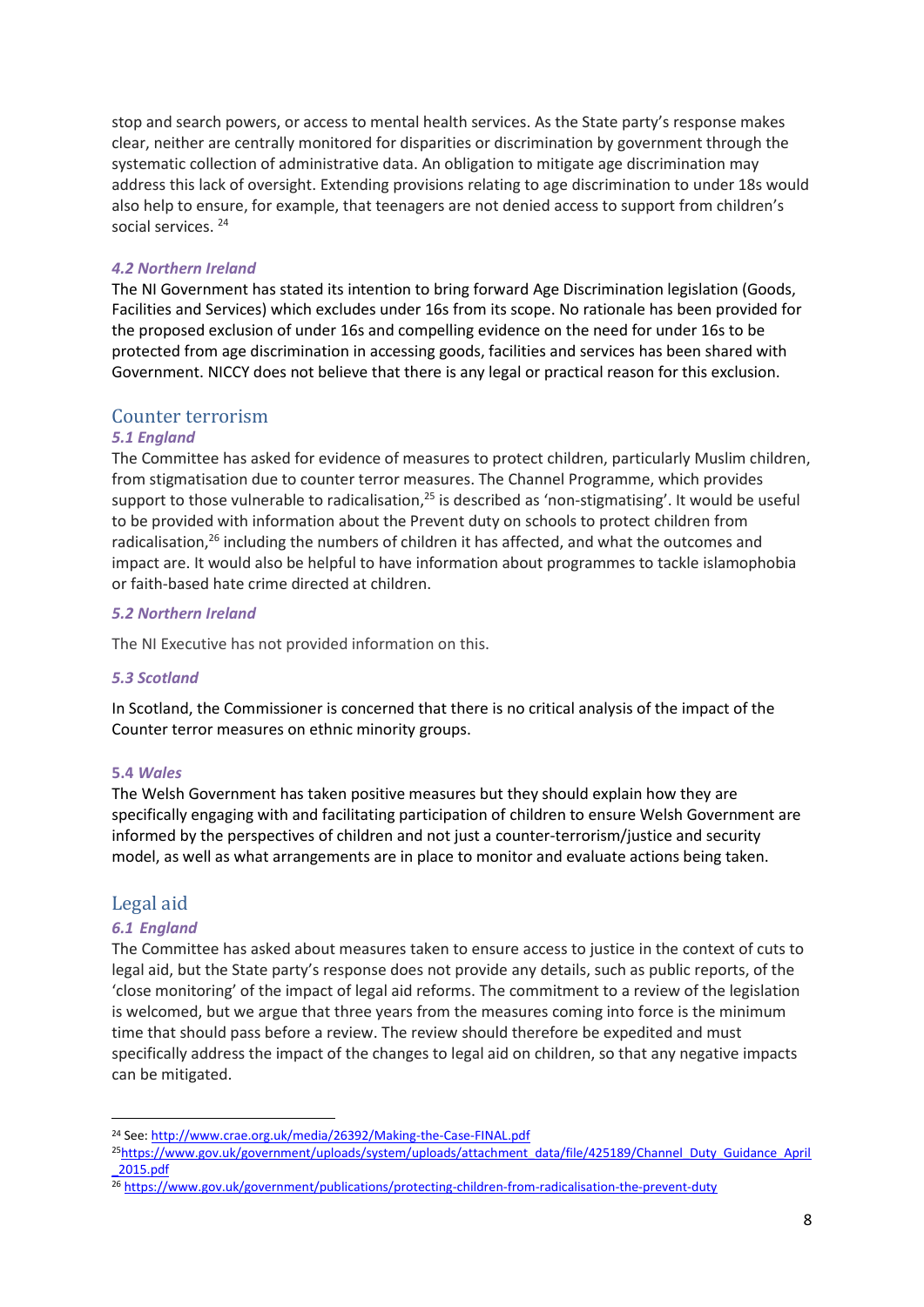#### *6.2 Scotland*

In Scotland, 2010 Regulations<sup>27</sup> changed the way in which children's eligibility for civil legal aid was assessed. This assessment is now based on their parents' income, rather than their own (as previously). Some children, who would have been eligible to instruct their own solicitor, are no longer able to do so. For some children, including those involved in contact disputes, particularly where there has been domestic abuse, then this can make the difference between their views being heard or not.

### *6.3 Northern Ireland Children*

In NI, the Department of Justice is considering a second Access to Justice Review<sup>28</sup> which was commissioned to develop a strategy for a sustainable legal aid scheme. Within the 150 recommendations are a number of very worrying proposals concerning both criminal and civil proceedings.

NICCY is gravely concerned that, if the Review's recommendations are implemented, the rights and best interests of children will not be protected and their access to justice will be severely diluted. Without the availability of legal aid for appropriate legal representation, children will be denied the only practical means of enforcing their legal rights.

#### *6.4 Wales*

The Welsh Government response does not address the need to gather data on the scale and nature of the problems faced by unrepresented litigants in Wales in family proceedings. It also does not address the impact on cost and quality of private law family proceedings where no-one has legal advice and representation.

# <span id="page-8-0"></span>Youth Parliaments

### *7.1 England*

As we set out in our report to the Committee last year, there are specific statutory obligations for local authorities in England to take account of the views of children in discharging their duties however, there is a focus on 'youth' participation and the participation of younger or vulnerable e.g. disabled children is lacking – within both local and national government. The Children's Commissioner for England has taken significant steps over the past few years to develop participation for children under 11 years of age and this approach should be reflected in wider practice and guidance.

### *7.2 Northern Ireland*

The Northern Ireland Assembly had taken several years to progress plans for a Northern Ireland Youth Parliament, and it is very disappointing that they have not been realised. The UK Youth Parliament advises on issues for which the UK Government has competency, but the majority of issues affecting children in Northern Ireland come under the remit of the Northern Ireland Assembly. It is critical therefore that a Northern Ireland Youth Parliament is set up to advise on the issues facing children and young people and the impacts of decisions by the Northern Ireland Assembly without further delay.

### *7.3 Scotland*

1

In Scotland, there is no children's and youth participation action plan or structure in place to facilitate meaningful participation and the involvement of young people in policy-making at all levels

<sup>27</sup> Civil Legal Aid (Scotland) Amendment Regulations 2010

<sup>&</sup>lt;sup>28</sup> Report of the Access to Justice Part II, 2015 [https://www.dojni.gov.uk/sites/default/files/publications/doj/access-to](https://www.dojni.gov.uk/sites/default/files/publications/doj/access-to-justice-review-part-2-report.pdf)[justice-review-part-2-report.pdf](https://www.dojni.gov.uk/sites/default/files/publications/doj/access-to-justice-review-part-2-report.pdf)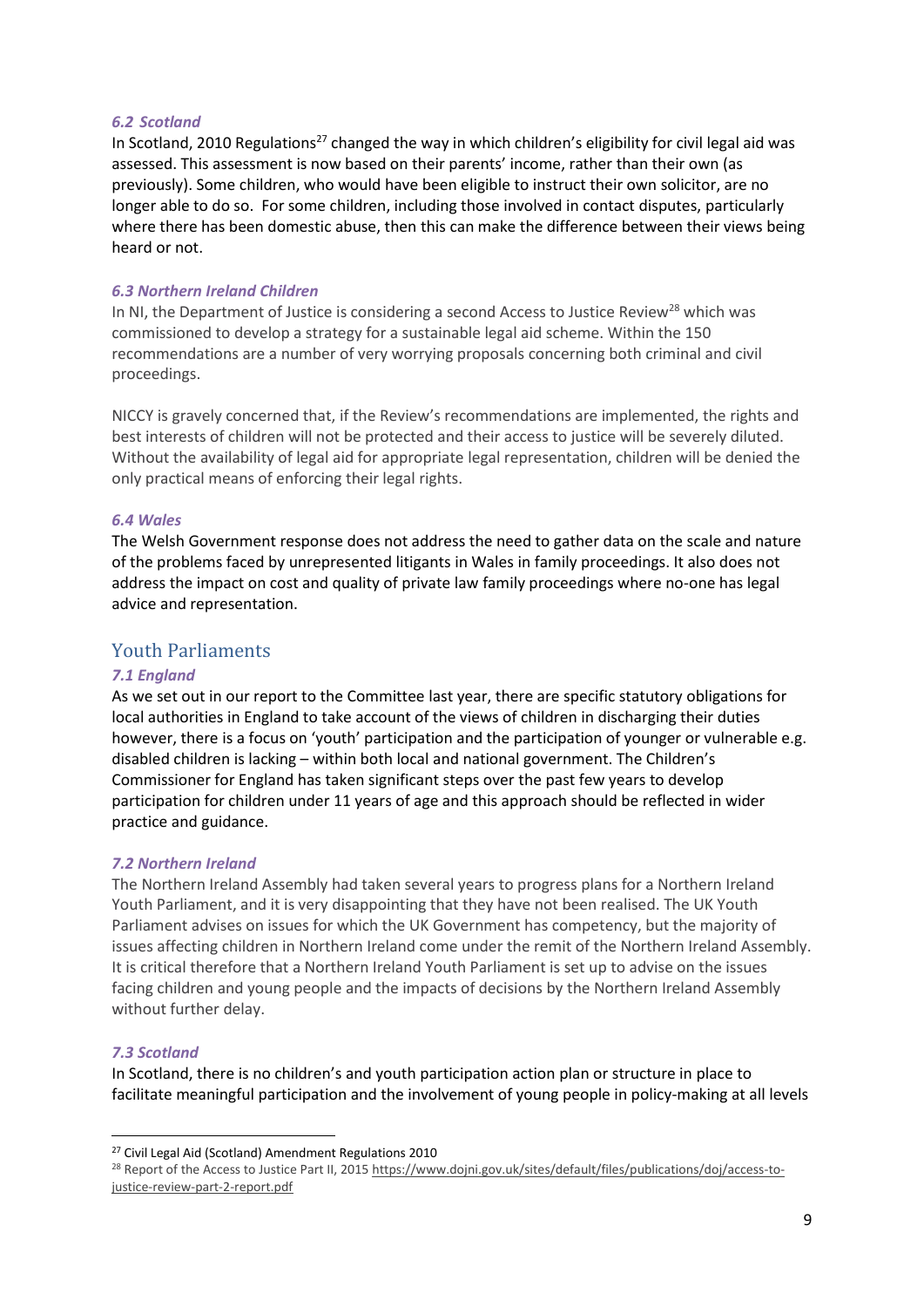of government. As a result, even where policy-makers are keen to engage with children and young people (e.g. to consult on a draft policy), then the quality of that participation experience, and the information gleaned from it, can vary widely.

The Scottish Government funds the Scottish Youth Parliament on a three-yearly basis. It is funded to be the democratically elected voice of Scotland's young people (aged 14 to 25 years) and represents constituencies in all 32 local authorities throughout the country, as well as several national voluntary organisations. There is no equivalent support or structure in place to ensure the views of children under the age of 11 are captured or taken account of, although bodies such as the Children's Parliament do regularly consult with younger children.

### *7.4 Wales*

Funky Dragon was for the first 10 years funded and described by the Welsh Government, and recognised internationally as a Children and Young People's Assembly. Now there is no such Assembly. *Young Wales* is a three year Welsh Government-funded national participative structure feeding in to Welsh Government decision-making, not a youth parliament.

The Children's Commissioner for Wales would like to see the establishment of a permanent national, independent, peer-led, democratically elected youth assembly that is enshrined in law.

# <span id="page-9-0"></span>Voting age

### **8.1** *England*

As we reported last year, the Commissioners believe that 16 and 17 year olds should be enabled to vote in all elections. In 2015 the UK Government overturned an amendment to the EU Referendum Act to lower the voting age to 16.

### *8.2 Northern Ireland*

Despite the passage of a NI Assembly motion in 2012 in favour of reducing the voting age to 16 for all elections and referendums, there has been no progress on this since then. There is a lack of clarity over where the legislative competence for this matter lies: the NI Executive has stated that this lies with the UK Government, while the State party's report on the List of Issues states that the devolved institutions have legislative competence to set the voting age at a local level.

### *8.3 Scotland*

The 2014 Scottish independence referendum was the first time at which 16 and 17 yr olds were able to vote in Scotland. The franchise was subsequently extended to 16 and 17 year olds for local and Scottish Parliament elections.<sup>29</sup> However, 16 and 17 year olds in Scotland cannot participate in Westminster or European elections.

### *8.4 Wales*

1

10, 375 young people participated in a consultation in 2015 by the National Assembly for Wales with 53% young people responding that they wanted 16 and 17 year olds to have the right to vote. "I believe this report gives me a clear mandate to inform Assembly Members that when they vote on this issue in time for the 2021 election, that it is the will of the young people of Wales to extend the voting franchise to 16 year olds" (Presiding Officer, National Assembly for Wales). 30

<sup>&</sup>lt;sup>29</sup> The Scottish Elections (Reduction of Voting Age) Act 2015.

<sup>&</sup>lt;sup>30</sup> National Assembly for Wales (2015) Should the voting age be lowered to 16, summary of responses to the Presiding Officers 'Vote @ 16?' consultation for 11- 25 year olds[. http://www.yourassembly.org/wp](http://www.yourassembly.org/wp-content/uploads/2015/07/Vote%4016-REPORT-E-small.pdf)[content/uploads/2015/07/Vote%4016-REPORT-E-small.pdf](http://www.yourassembly.org/wp-content/uploads/2015/07/Vote%4016-REPORT-E-small.pdf)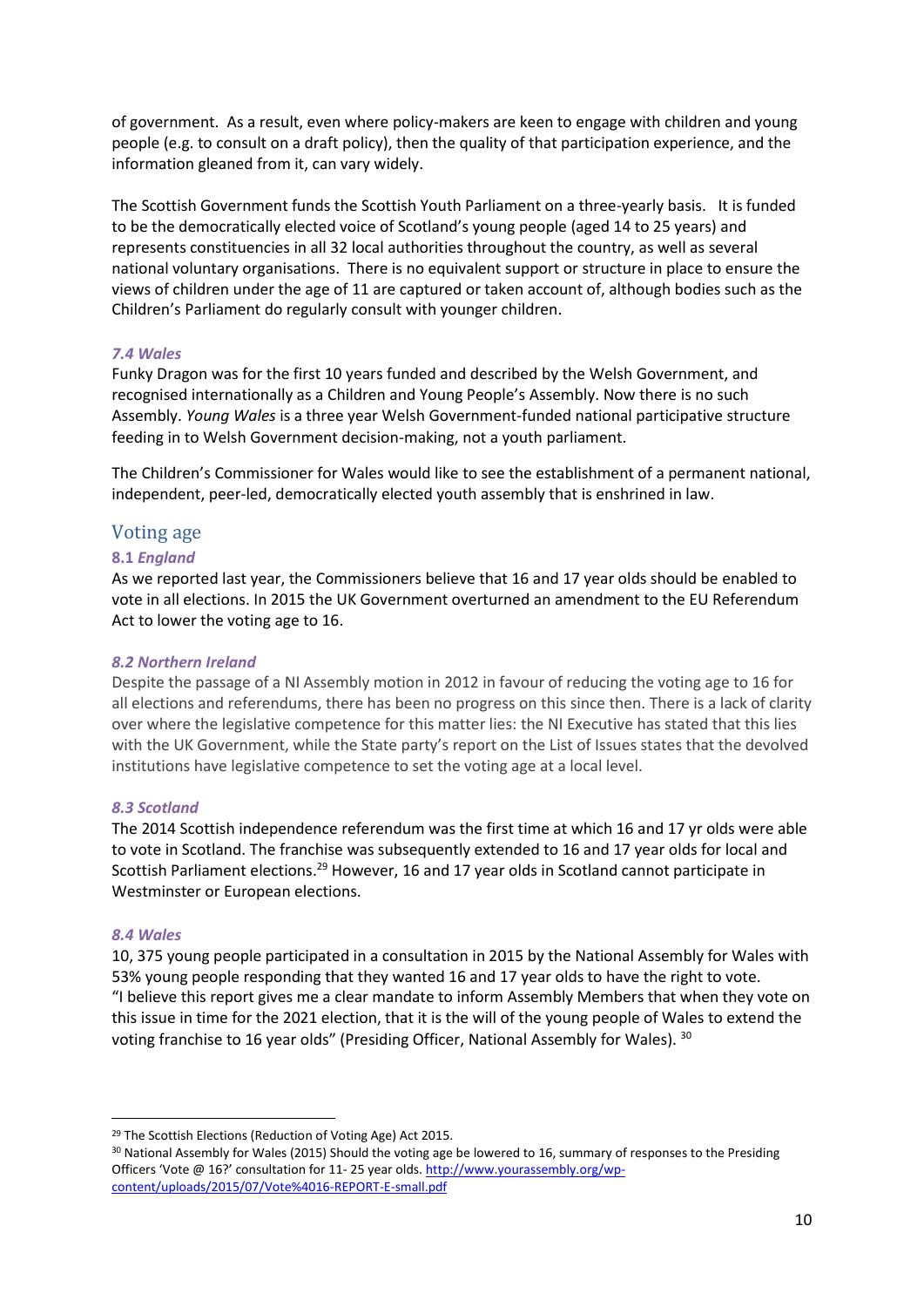The Draft Wales Bill, currently the subject of consultation from the Secretary of State for Wales, proposes to transfer responsibility to the National Assembly for Wales of legislative competence in relation to the franchise in Local Government and Assembly elections. This would enable the National Assembly for Wales to introduce voting for 16 and 17 year olds.

# <span id="page-10-0"></span>Corporal punishment

### *9.1 England*

The UK Government has consistently stated that they have no intention of repealing Section 58 of the Children Act 2004. <sup>31</sup>

### *9.2 Northern*

NICCY is deeply concerned that the Northern Ireland Government has failed to bring forward legislation to remove all legal defences for the physical punishment of children in the family environment.

### *9.3 Scotland*

The Scottish Government has pledged to keep all legislation<sup>32</sup> designed to protect children from violence under review. However, in relation to corporal punishment, there has been no firm commitment to legislative change.

### *9.4 Wales*

Despite previous commitments in principle to legislate for children to be provided with equal protection from harm, CCfW is extremely disappointed that the Welsh Government has failed to introduce such a measure.

# <span id="page-10-1"></span>Restraint

1

# *10.1 England*

Within the children's custodial estate in England and Wales, restraint is not, as the UK State party response states, prohibited unless children 'are putting the safety of themselves or others at risk.' It is also permitted where 'action needs to be taken to prevent injury or serious damage to… property.'<sup>33</sup> And in Young Offender Institutions (YOIs) it is permitted for 'good order and discipline.'<sup>34</sup>

Minimising and Managing Physical Restraint has been introduced, but full roll-out has been delayed until summer 2016. Assessment so far has concluded:

- Restraint continues to be used where it could be avoided by de-escalation
- Non-approved restraint holds are still used
- Many children report that restraint is distressing and painful
- **Effective monitoring is compromised by poor local governance.**  $35$

<sup>&</sup>lt;sup>31</sup> Section 58 in England and Wales provides a 'reasonable punishment' defence to parents, grandparents, nannies, babysitters etc. to a charge of common assault/battery.

<sup>32</sup> Physical punishment is still allowed in the home in Scotland. Section 51 of the Criminal Justice (Scotland) Act 2003 prohibits adults from delivering blows to the head and using an implement to punish children. However, the Act also provides for the defence of 'justifiable assault' to a charge of assaulting a child. As such, children and young people in Scotland do not have the same protection from violence as adults.

<sup>33</sup> Ministry of Justice (2012) *Minimising and Managing Physical Restraint 2012 Volume 5: Physical Restraint*. London: Ministry of Justice

<sup>34</sup> [http://webarchive.nationalarchives.gov.uk/20140715125548/http:/www.justice.gov.uk/downloads/youth](http://webarchive.nationalarchives.gov.uk/20140715125548/http:/www.justice.gov.uk/downloads/youth-justice/custody/mmpr/use-restraint-policy-framework.pdf)[justice/custody/mmpr/use-restraint-policy-framework.pdf](http://webarchive.nationalarchives.gov.uk/20140715125548/http:/www.justice.gov.uk/downloads/youth-justice/custody/mmpr/use-restraint-policy-framework.pdf) [http://www.legislation.gov.uk/uksi/2000/3371/pdfs/uksi\\_20003371\\_en.pdf](http://www.legislation.gov.uk/uksi/2000/3371/pdfs/uksi_20003371_en.pdf)

<sup>35</sup> HM Inspectorate of Prisons (2015) *Behaviour management and restraint of children in custody: a review of the early implementation of MMPR*. London: HM Inspectorate of Probation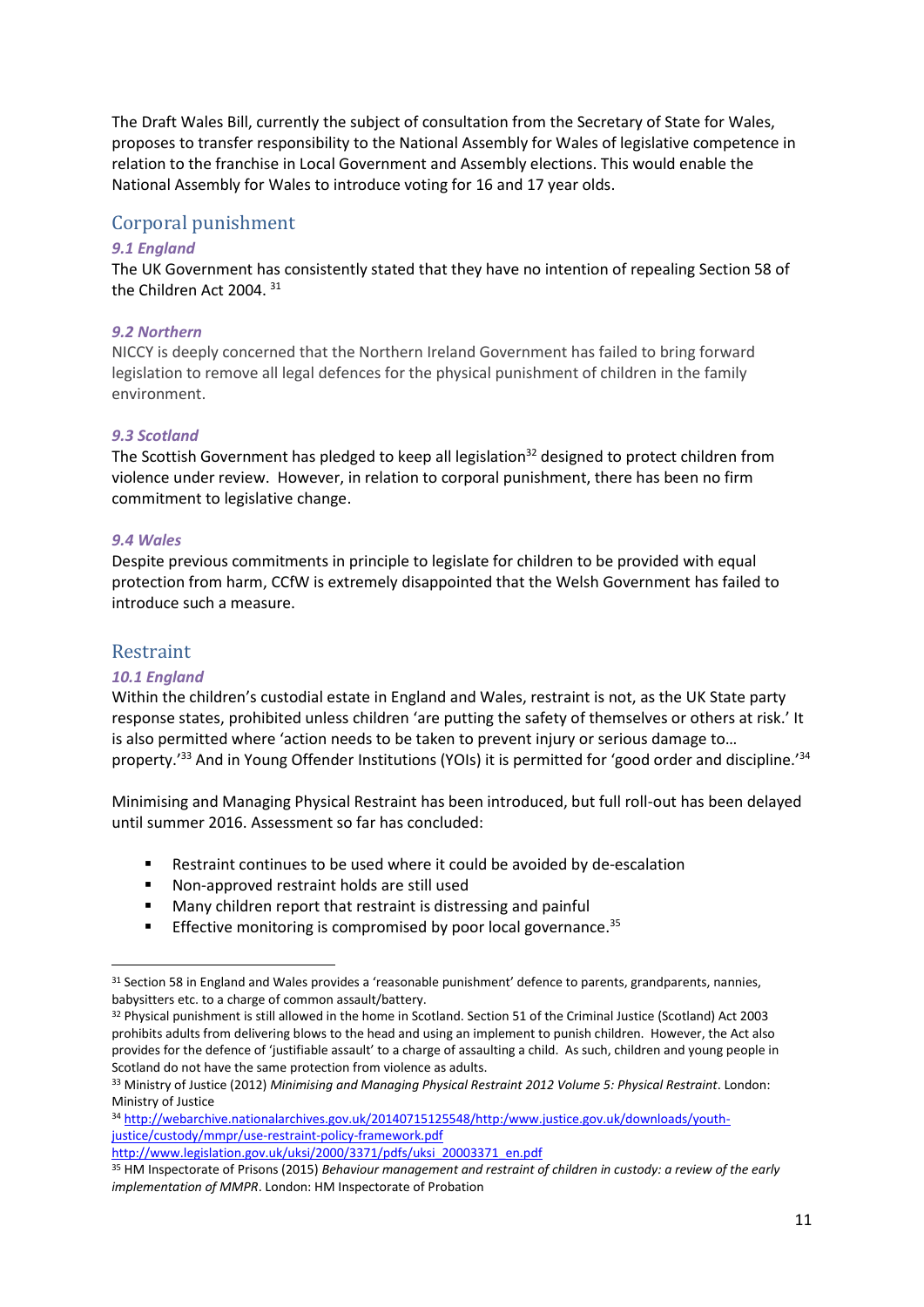There has been a significant rise in the per capita use of restraint, from 17.6 per 100 children in 2010 to 28.2 in 2015.<sup>36</sup> Undercover footage in a BBC documentary in January 2016 also showed serious assaults by staff on children at Medway Secure Training Centre and failure on the part of staff and management to appropriately record and monitor use of restraint.

In mental health and learning disability settings, it is critical that there is clear statutory guidance on safe and appropriate use of restraint on children – including use of prone restraint and medical 'restraints', sufficient staff training, and the requirement for the full recording and monitoring of incidents of restraint.

### *10.2 Northern Ireland*

Information on the use of restraint in all settings in NI is very difficult to access. NICCY is aware of and concerned about a number of isolated incidents where restraint has been used on children but information on the use of restraint more widely in NI has not been published. There remains an urgent need for a review of the use of restraint and the collation and publication of disaggregated data on the use of restraint in education, custody, mental health, welfare and immigration settings in NI. The NI Government should ensure that this information is routinely gathered and that mechanisms to monitor and review the use of restraint, including in non-statutory settings, are in place.<sup>37</sup>

### *10.3 Scotland*

In Scotland, restraint and seclusion in schools for children with disabilities continues to be of concern, where restraint is not always used as a measure of last resort. Young, disabled (and often non-verbal) children are being restrained in schools and some of these restraints have resulted in injuries. The use of restraint with this group of children and young people is not adequately monitored. The practice of disabled children being isolated (secluded) in 'safe spaces' or 'chill out rooms' is also of concern as the use of such rooms is not closely regulated and children can be put there as a result of behaviour linked to their disability.

In Scotland, there is guidance and training for staff in education, custody, mental health and care settings on restraint. Guidance for residential care staff was revised in 2013. A self-evaluation document, 'How Good is Our School 4', has a stronger focus on safeguarding and wellbeing and will be used in school inspections in Scotland from August 2016.

The use of Positive Behaviour Support (PBS) in some schools and services for children with learning disabilities, as an alternative to restraint and seclusion, is welcome and should be extended to all schools working with children and young people with learning disabilities. Staff training in deescalation techniques and children's rights would also be helpful.

### *10.4 Wales*

The Welsh Government response is inadequate: there is insufficient data collection on the issue of restraints.

# <span id="page-11-0"></span>Children in care

### *11.1 England*

**.** 

<sup>36</sup> Ministry of Justice / Youth Justice Board (2016) *Youth Justice Annual Statistics 2014-2015. Supplementary tables*. London: Ministry of Justice

<sup>&</sup>lt;sup>37</sup> The Regulation and Quality Improvement Authority have been commissioned by DHSSPS, to assess the current arrangements for restraint and seclusion throughout the health and social care trusts. To be completed 2016-17. [http://rqia.org.uk/publications/corporate\\_documents.cfm last accessed 23.03.16](http://rqia.org.uk/publications/corporate_documents.cfm%20last%20accessed%2023.03.16)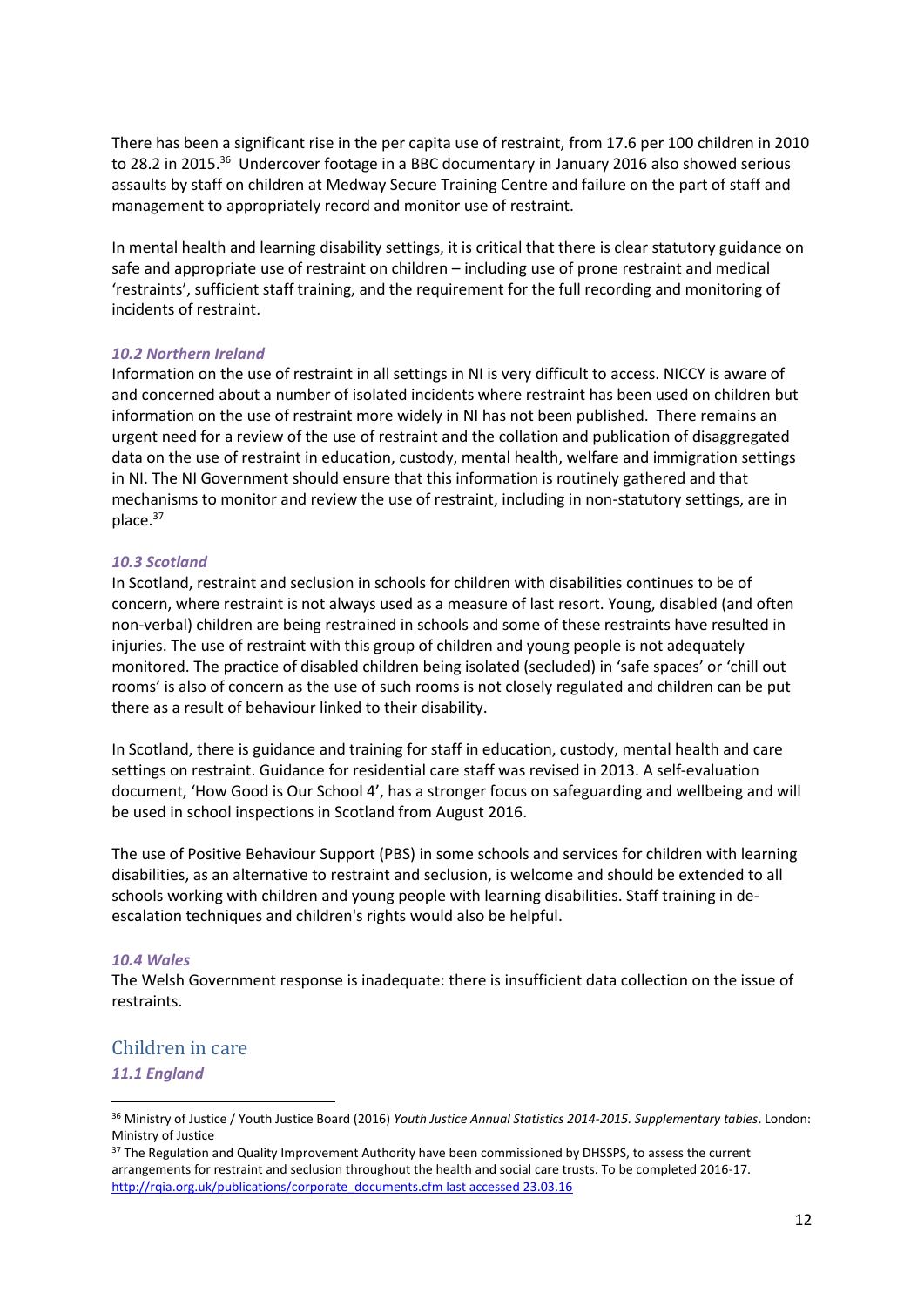It is not acceptable that 90% of children in care were moved up to two times last year – this is around 60,000 children.

The impact of frequent placement moves is significant for the child – it makes access to education vulnerable and contributes to frequent changes of social worker. We call for this to be addressed as a matter of urgency. From our evidence, adequate recruitment, support and training of foster carers is essential as well as investment in security of placement. We note the £36m investment reported was for the period 2011-5, and would seek assurances that further investment will address the poor stability figures cited for 2014-15 and beyond.

Frequent changes of social workers for the child are a problem – this is caused by high staff turnover and a reliance on agency staff. Children report that this is distressing and disruptive and means that their voice is not always heard in care planning. Consistency of social worker is an essential part of an effective care package.

We would additionally argue that better resources are required to meet the needs of children 'on the edge' of the Care System, or who are deemed to be 'in need.' Good, joined-up and preventative services need to be in place to ensure where possible a child is not taken into care and they get the best support available.

We support the 'Staying Put' initiative (see Part II) enabling care leavers to stay with foster carers until they are 21 years old; however, we would argue for extended support for all care leavers, including those who are living in residential settings, such as children's homes, which could be through support hubs or networks.

### *11.2 Northern Ireland*

The legal framework for looked after children is in urgent need of modernisation.<sup>38</sup> It does not meet the principles of international human right requirements, including the UNCRC. A lack of progress in taking forward the 'Adoption and Children's Bill<sup>'39</sup> has delayed the introduction of provisions which would provide better services for children going through the adoption process. The introduction of a principle of no delay and court timetabling would reduce the delay for young people unable to live at home and a special guardianship order would provide opportunities for older children to benefit from permanence and stability.

The NI Government must address the reasons for children entering care, ensure that adequate funding and resources are provided to support the whole child care system, and ensure that state care is in the best interests of the child and considered only after prevention and early intervention measures have been tried. <sup>40 41</sup> It is important to note that, in 2013-14, social services spend per head was almost a third less in NI than the UK average.<sup>42</sup>

### *11.3 Scotland*

1

At 31 July 2015, there were 15,404 looked after children – a decrease of 196 from 2014, the third consecutive year the numbers have decreased following a peak of 16,248 in 2012.

<sup>42</sup> Annex C- UK Government response to Q1, p.4 (Spend per Head NI- £501, UK Av.-£761).

<sup>&</sup>lt;sup>38</sup> A review of the Childrens (NI) Order 1995 and the introduction of an Adoption and Childrens Bill.

<sup>&</sup>lt;sup>39</sup> Adoption and Children Bill: Departmental Briefing, DHSSPS Committee Official Report, 28 May 2014[http://www.niassembly.gov.uk/assembly-business/official-report/committee-minutes-of-evidence/session-2013-](http://www.niassembly.gov.uk/assembly-business/official-report/committee-minutes-of-evidence/session-2013-2014/may-2014/adoption-and-children-bill-departmental-briefing/) [2014/may-2014/adoption-and-children-bill-departmental-briefing/](http://www.niassembly.gov.uk/assembly-business/official-report/committee-minutes-of-evidence/session-2013-2014/may-2014/adoption-and-children-bill-departmental-briefing/)

<sup>&</sup>lt;sup>40</sup> The DHSSPS report that the increase in children in care may be due to factors such as low employment, poverty and a reduction in support systems- Children's Social Care Statistics for NI, 2014-15, DHSSPS, 15 October 2015, p.33

<sup>&</sup>lt;sup>41</sup> There has been a growth in the number of unallocated cases across family support / children's disability sectors i.e. at 31st March 2015 there was 399 unallocated cases in contrast to 354 at 31 March 2012. Financial constraints on family and childcare services have contributed to this. HSCB, Childrens Service Improvement Board Paper, March 2016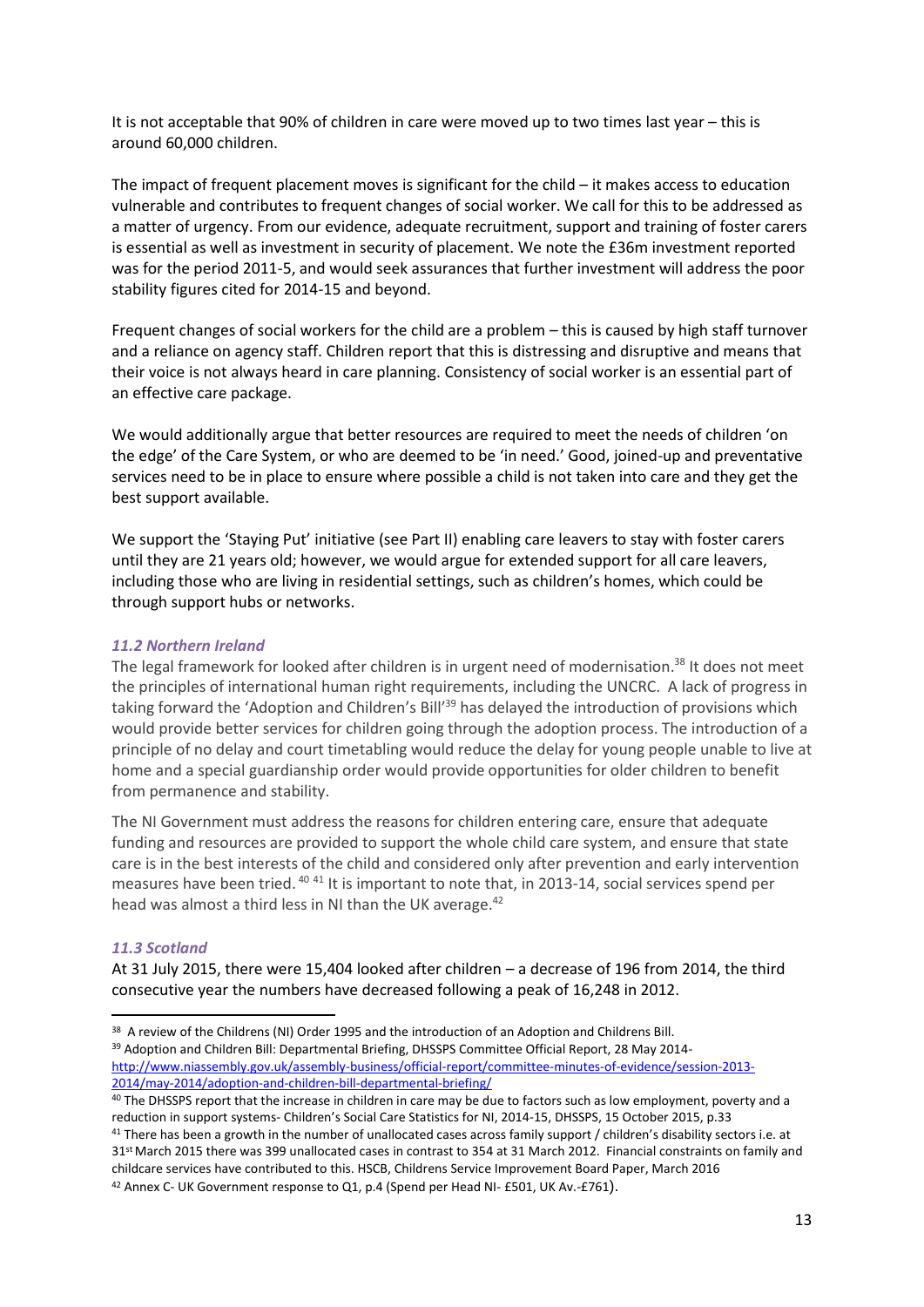In Scotland, the Children and Young People (Scotland) Act 2014 has increased the age of leaving care to 21; expanded the support offered to young people who have been in care and allowed local authorities to support young people up to 26, continuing care beyond a formal placement. Key public bodies are now under a statutory duty to produce a Corporate Parenting Plan; setting out how they will meet the needs of looked after and care experienced children and young people over the next three years.

### *11.4 Wales*

The Welsh Government is taking positive steps primarily under the transformation of social services through the Social Services and Well-being (Wales) Act 2014.<sup>43</sup> However they fail to answer the question why there has been an increase in numbers of children in care. CCfW urges close monitoring about reasons for fluctuations in numbers coming in to care, looking at factors including poverty and workforce issues including training on best interests, specifically ensuring due regard to the Committee's General Comment on Best Interests. Additionally there should be close monitoring of placement changes and quality of care, including seeking out and listening to children's own views.

The introduction of the 'When I am Ready' provisions under the regulations and guidance for Part 6 of the Social Services and Wellbeing (Wales) Act 2014, allows young people in foster care to extend their post 18 living arrangements to 21. However, it is regrettable that those young people who have been placed in residential care are not equally entitled to remain in their placement beyond the age of 18, thus disrupting the continuity of their care in the residential setting. Additionally the lack of additional funding for local authorities to implement this scheme is disappointing and has the potential to restrict the opportunities of young people to benefit from it.

# <span id="page-13-0"></span>Mental health

### *12.1 England*

Children are not able to access the mental health services they critically need. Services for children are under funded and in need of reform. We welcome reports of new investment in child and adolescent mental health services, and the move to collect data to monitor waiting times and levels of access to some mental health services. We would wish to see detailed plans and timescales for this investment, as the Committee have requested, and a commitment to ongoing funding, clear objectives and outcomes so that services are sustained and effective.

The Children and Young People's Mental Health and Wellbeing Taskforce published detailed recommendations in March 2015.<sup>44</sup> It is essential that progress is measured against these recommendations, especially for lower level mental health need, and early intervention and prevention services.

We welcome the fact that the report shows a drop in the number of children detained in police custody under the Mental Health Act, and that the Policing and Crime Bill will prohibit the use of Police stations in future. We are concerned by reports of shortages of alternate places of safety, and seek assurances that sufficient investment will ensure the aspirations of this Bill are met. We wish to see detailed plans and timescales setting out how government will ensure there are appropriate places of safety for children who are detained under the Mental Health Act

#### *12.2 Northern Ireland*

1

<sup>43</sup> Part 6 of the Social Services and Well-being (Wales) Act, came into force in April 2016, provides a new framework for care planning, placement and case review.

<sup>44</sup> [https://www.gov.uk/government/uploads/system/uploads/attachment\\_data/file/414024/Childrens\\_Mental\\_Health.pdf](https://www.gov.uk/government/uploads/system/uploads/attachment_data/file/414024/Childrens_Mental_Health.pdf)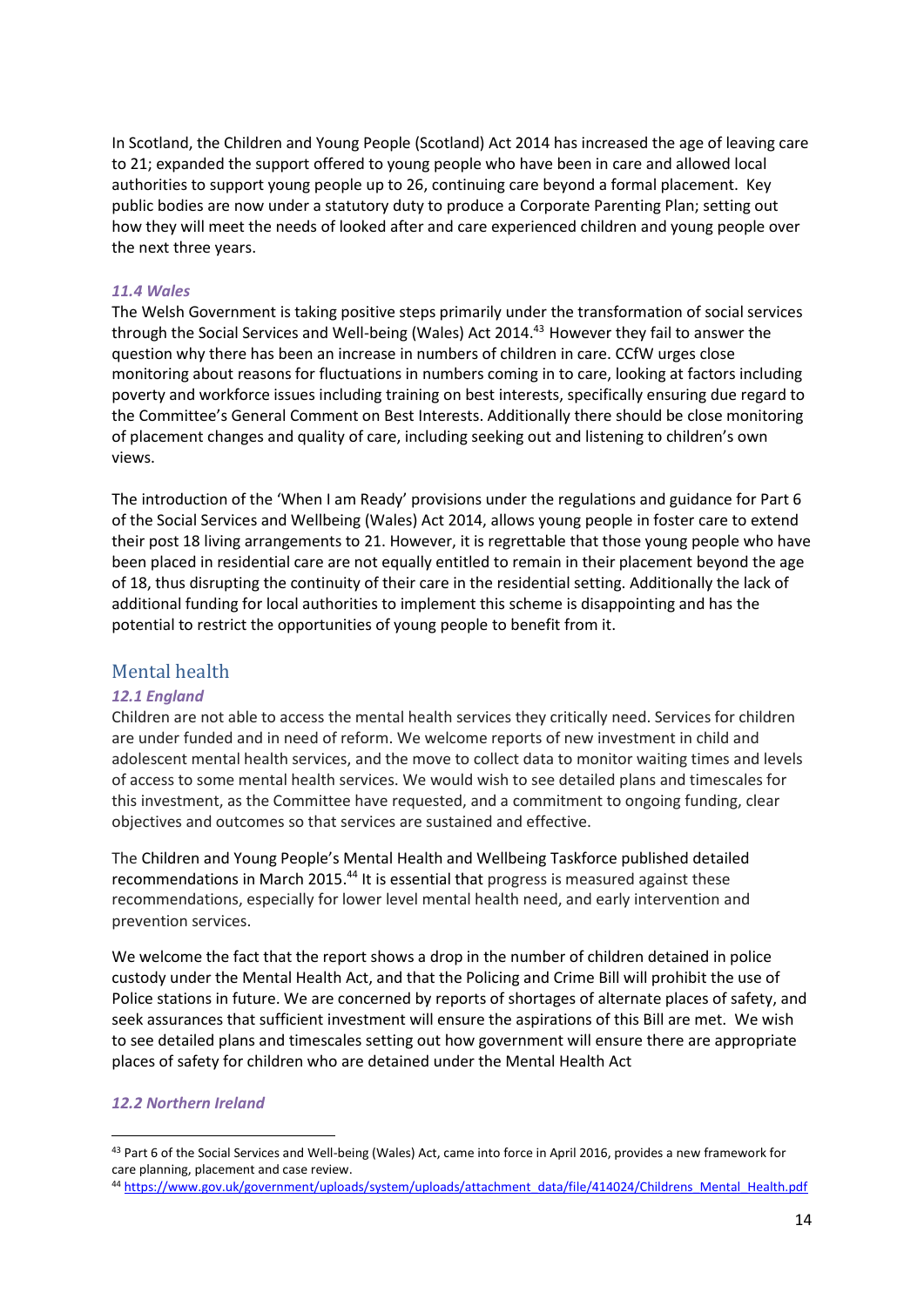The full implementation of a regional child and adolescent mental health (CAMHS) framework is needed to ensure all children and young receive a high quality integrated service that meets their need at the right time and in the right place.<sup>45</sup> The NI Executive must address the chronic underinvestment in CAMHS, particularly given the increasing need, complexity of conditions and lack of progress in provisions for some areas, particularly community based services. Any additional ad hoc funding from the UK national budget for CAMHS should be ringfenced for CAMHS services in Northern Ireland.

Clear mental health inequalities exist between different socio-economic groups in NI and between NI and the UK average.<sup>46</sup> On the basis of 2012 five-year average figures, suicide rates in NI were four times higher than England and Wales for 15−19 year olds and 17 times higher for 10−14 year olds.<sup>47</sup> In 2014, 18 children and young people in Northern Ireland aged up to 19 years died by suicide (including 3 children aged under 15 years). Fifteen of these deaths were of boys and young men. $^{48}$ There is also increasing awareness of the need for specialist support to address the impact of transgenerational trauma and poor mental health from the conflict.<sup>49</sup>

There is a lack of provision of adequate specialist therapeutic services, leading to long waiting times and inequitable access of provision. Children continue to be detained in adult mental health wards, despite the establishment of inpatient CAMHS facilities. It is reported that 73 young people were admitted to adult mental health wards in 2011/12, which reduced to 15 in 2012/13 but increased to 20 in 2013/14 and has remained at that level for 2014/15.<sup>50</sup>

There is a lack of available disaggregated data in NI with regard to CAMHS, particularly regarding budget allocation, prevalence of conditions, diagnoses, treatment and outcomes. It is important that this lack of data is addressed.<sup>51</sup>

The Mental Capacity Bill has progressed through the NI Assembly, is awaiting Royal Assent and is expected to become law in 2017. The Bill covers both health and criminal justice and the health provisions only apply to those aged over 16 due to the Government's belief that the test for capacity in the Mental Capacity Bill cannot be applied to children in the same way as adults. The current mental health legislation in NI, the Mental Health (Northern Ireland) Order 1986, will remain in place with some amendments for under 16s despite a comprehensive review of mental health and learning disability in NI finding that it is not fit for purpose and in places is not compliant with the ECHR. Under 16s will therefore be unable to access the protections and safeguards contained in the new Mental Capacity Bill due to their age. These include vital deprivation of liberty safeguards. Under the Mental Capacity Bill it will be necessary to assess an individual's capacity and only once a

[www.ark.ac.uk/ylt/results/PCC\\_YLT\\_mental\\_health\\_report.pdf](http://www.ark.ac.uk/ylt/results/PCC_YLT_mental_health_report.pdf)

**.** 

<sup>45</sup> RQIA (2011) Independent Review of Child and Adolescent Mental Health Services in NI, [http://www.rqia.org.uk/publications/rqia\\_reviews/rqia\\_reviews\\_2010.cfm](http://www.rqia.org.uk/publications/rqia_reviews/rqia_reviews_2010.cfm)

<sup>46</sup> A repeat survey shows no improvement between 2010 and 2015 in self reported wellbeing of a cohort of 16 yr olds- 26% reported experiencing serious personal, emotional, behavioural or mental health problems in the last year. This figure increases to 43% when the 16 year olds are from disadvantaged backgrounds

Schubotz, D. (2010) The mental and emotional health of 16-year olds in Northern Ireland: Evidence from the Young Life and Times survey, Patient and Client Council,

<sup>47</sup> Safeguarding Board for Northern Ireland (2014) Annual Report for the period to 31 March 2014, Belfast: SBNI. <sup>48</sup> NISRA (2015) Numbers of Deaths from Suicide Registered in Northern Ireland by Sex and Age 1970-2014, accessed 12.02.16

<sup>&</sup>lt;sup>49</sup> CVS (2015) Towards a Better Future: The Trans-generational impact of the troubles on mental health, <http://www.cvsni.org/index.php/policy-and-research/publications>

<sup>50</sup> Rees, D., York, A., and McDougall, T (2014) Child and Adolescent Mental Health: A Review of Beechcroft and the acute child and adolescent mental health care pathway. HSCB, PHA and BHSCT

<sup>51</sup> Mental Health Foundation (2016) Mental Health in Northern Ireland: Fundamental Facts-

<https://www.mentalhealth.org.uk/publication-download/mental-health-northern-ireland-fundamental-facts> (last accessed 22.03.16)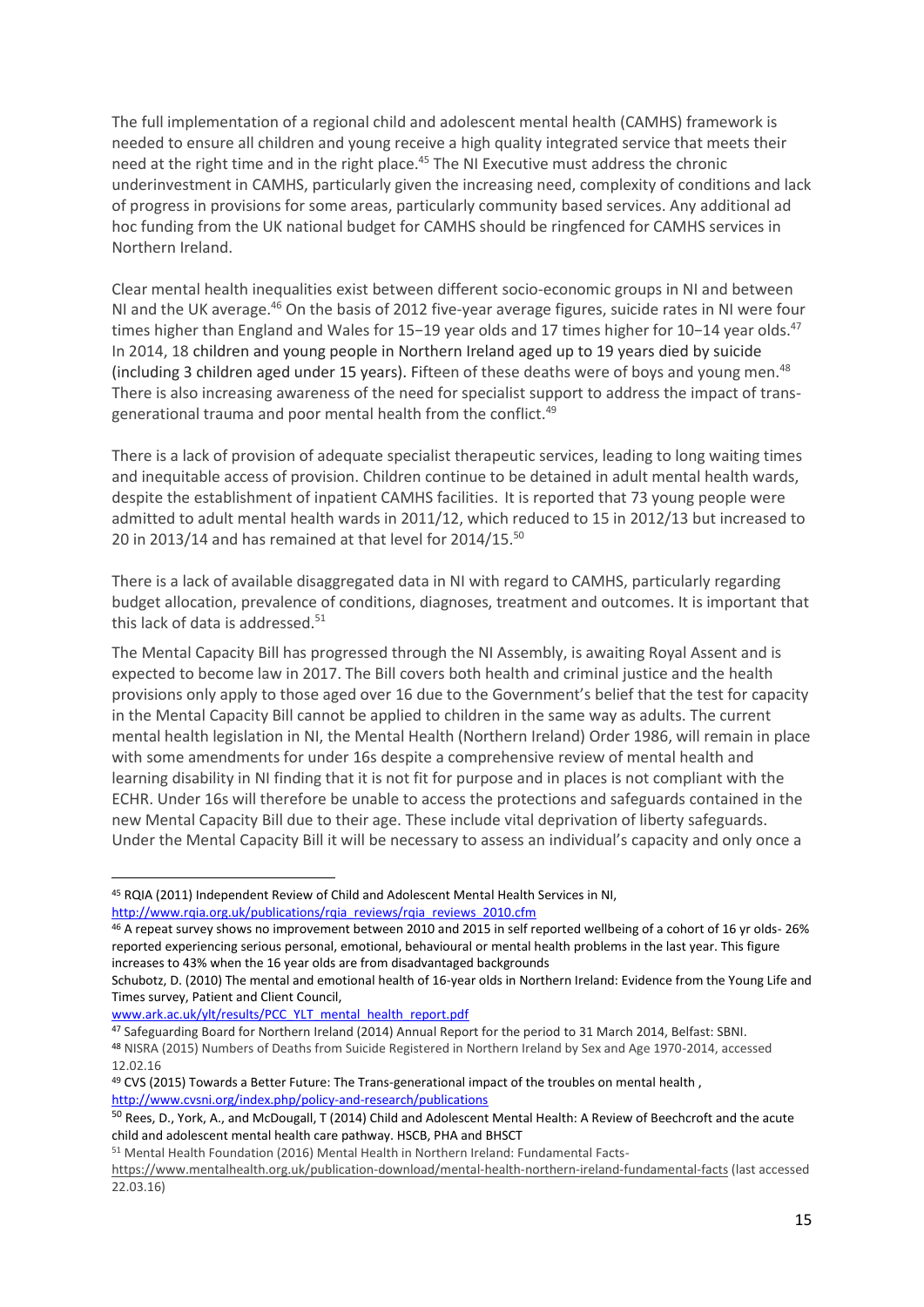lack of capacity has been established will it be possible to apply the test for formal detention in hospital. Under the Mental Health (Northern Ireland) Order 1986, there is no requirement to establish a lack of capacity before applying the formal detention test.

### *12.3 Scotland*

Mental health is not given the same priority as physical health - there is an urgent need to expand CAMHS provision in Scotland. Children with mental health needs continue to be cared for in nonspecialist or adult settings and there are difficulties in recruiting such specialists (i.e. in child and adolescent psychiatry). Existing specialist CAMHS are often provided in poor quality, crowded and inappropriate premises. Many young people regard these as stigmatising.

There are inequities in the provision of maternal mental health in Scotland. Most women have access to specialised mother and baby units (and receive in-patient care where their babies with them), but few can access specialised community services. There needs to be support and intervention for families at the earliest stage of life i.e. to improve the mental health of mothers and babies).

There is a need for specialist services to help children make the transition from CAMHS to adult mental health services; school counselling is patchy and there are particular concerns for children who commit or are at risk of committing serious crime, including those with a history of prior abuse and neglect. There is only one CAMHS Forensic team in Scotland.

During the quarter ending March 2015, over 4,200 children and young people started treatment at CAMHS services in Scotland. Of these, 85.2% were seen within 26 weeks and 78.9% were seen within 18 weeks. During the quarter ending March 2015, the 18 week HEAT target<sup>52</sup> was met by eight Boards, while six did not meet it.

Measurable mental ill health is twice as prevalent in socio-economically deprived areas as in affluent areas.<sup>53</sup> The prevalence of mental ill health increases in direct proportion to the number of other problems a person has.<sup>54</sup> It is therefore of concern that general practices serving the most deprived 40% of the Scottish population receive less funding per capita that practices serving the most affluent 60%. 55

# *12.4 Wales*

**.** 

CCfW welcomes the NHS in Wales (with the support of Welsh Government) new investment and a more comprehensive approach in 2015 to mental health under the 'Together for Children and Young People' (T4CYP) improvement programme.<sup>56</sup> This programme will have to be rigorously assessed for its impact on delivery and outcomes for children and young people. It should also be noted that children and young people's access to services continues to be a major cause for concern.

<sup>55</sup> McLean G, Mercer s, Watt G, Guthrie B. General practice funding underpins the persistence of the inverse care law: cross-sectional study in Scotland. Br J Gen Pract 2015; DOI:10.3399/bjgp15X687829

<sup>52</sup> Performance target agreed by the Scottish Government for NHS Scotland.

<sup>53</sup> Mossabir, R., Morris, R., Kennedy, A., Blickem, C. and Rogers, A. (2015), A scoping review to understand the effectiveness of linking schemes from healthcare providers to community resources to improve the health and well-being of people with long-term conditions. Health & Social Care in the Community, 23: 467–484. doi: 10.1111/hsc.12176

<sup>54</sup> Barnett, K., Mercer, S.W., Norbury, M., Watt, G., Wyke, S., and Guthrie, B. (2012) Epidemiology of multimorbidity and implications for health care, research, and medical education: a cross-sectional study. Lancet, 380 (9836).37-43. DOI: 10.1016/S0140-6736(12)60240-2

<sup>56</sup> Together for Children and Young People Improvement Programme launched February 2015 by NHS Wales with the support of Welsh Government[. http://www.wales.nhs.uk/documents/Newsletter%201%20August%202015.pdf](http://www.wales.nhs.uk/documents/Newsletter%201%20August%202015.pdf)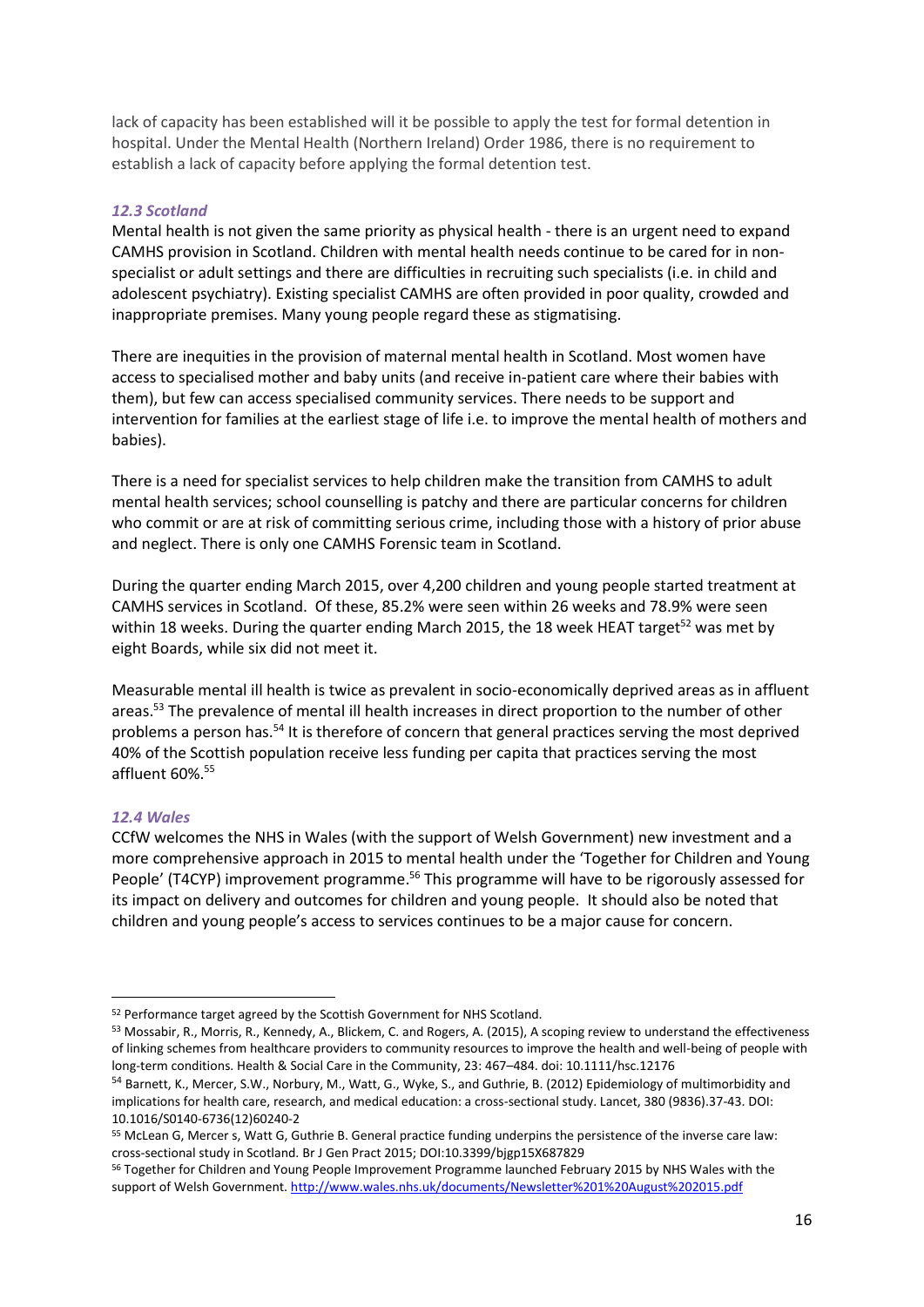# <span id="page-16-0"></span>Sexual relationships education (SRE)

# *13.1 England*

The State party response clarifies that SRE is statutory in all maintained secondary schools but not in Academies. The introduction of the Education White Paper in March 2016 proposes that all schools will become Academies by 2022, which implies that SRE will no longer be a statutory requirement. <sup>57</sup> Given the importance of this subject in strengthening children's resilience to abuse, exploitation, sexting and violence within relationships, all children should have access to good quality SRE that includes healthy relationships, safety and consent, and not just reproductive information.

### *13.2 Northern Ireland*

In NI, a 2011 evaluation of Relationship and Sexuality Education (RSE) found that almost 20% of postprimary schools did not have an RSE policy in place.<sup>58</sup> Research highlights a lack of education in schools in NI on LGB issues as part of RSE. 59

The recommendations regarding relationships and sexuality education and the personal development curriculum from the 2014 Independent Inquiry into Child Sexual Exploitation in NI have not been fully implemented or monitored.<sup>60</sup>

The RSE curriculum was recently reviewed by Department of Education and a circular issued by the Department. However, it is up to each individual school to decide the content of curriculum delivered, which can lead to gaps in the information provided.

### *13.3 Scotland*

Statutory guidance on conduct of relationships, sexual health and parenthood education was issued in December 2014 and applies across Scotland.

### *13.4 Wales*

SRE is mandatory in the Welsh national curriculum but there is currently an inadequate prescription of content. It is hoped that the under the new National Curriculum for Wales, the Health and Wellbeing Area of learning and experience linking with relationship and sex education will include issues such as children's resilience to abuse, exploitation, sexting and violence within relationships, all children should have access to good quality SRE that includes healthy relationships, safety and consent, and not just reproductive information.

# <span id="page-16-1"></span>Child poverty and welfare reform

### *14.1 UK*

**.** 

The changes to the way in which child poverty will be monitored and reported on annually, put in place through the Welfare and Work Bill, have been widely criticised. The repeal of most of the Child Poverty Act 2010 removes the responsibility previously placed on the UK Government to develop strategies and action plans to reduce the number of children living in poverty, using four robust child poverty measures. Replacing these with a 'Life Chances Strategy', focussing instead on family breakdown, problem debt and drug and alcohol dependency reframes policy-driven economic inequalities as individual and family problems. The Children's Commissioner for England has

<sup>57</sup> Department for Education (2016) Educational Excellence Everywhere

<sup>58</sup> Report of the Evaluation of Relationships and Sexuality Education in Post-Primary Schools, Education and Training Inspectorate Northern Ireland, January 2011.

<sup>59</sup> In a 2014 survey, 49% of 16 year olds stated that LGB issues were not explained or discussed during RSE - Young Life and Times, Ark, 2014.

<sup>60</sup> K. Marshall (2014) Report of the Independent Inquiry into Child Sexual Exploitation in Northern Ireland, Belfast: RQIA.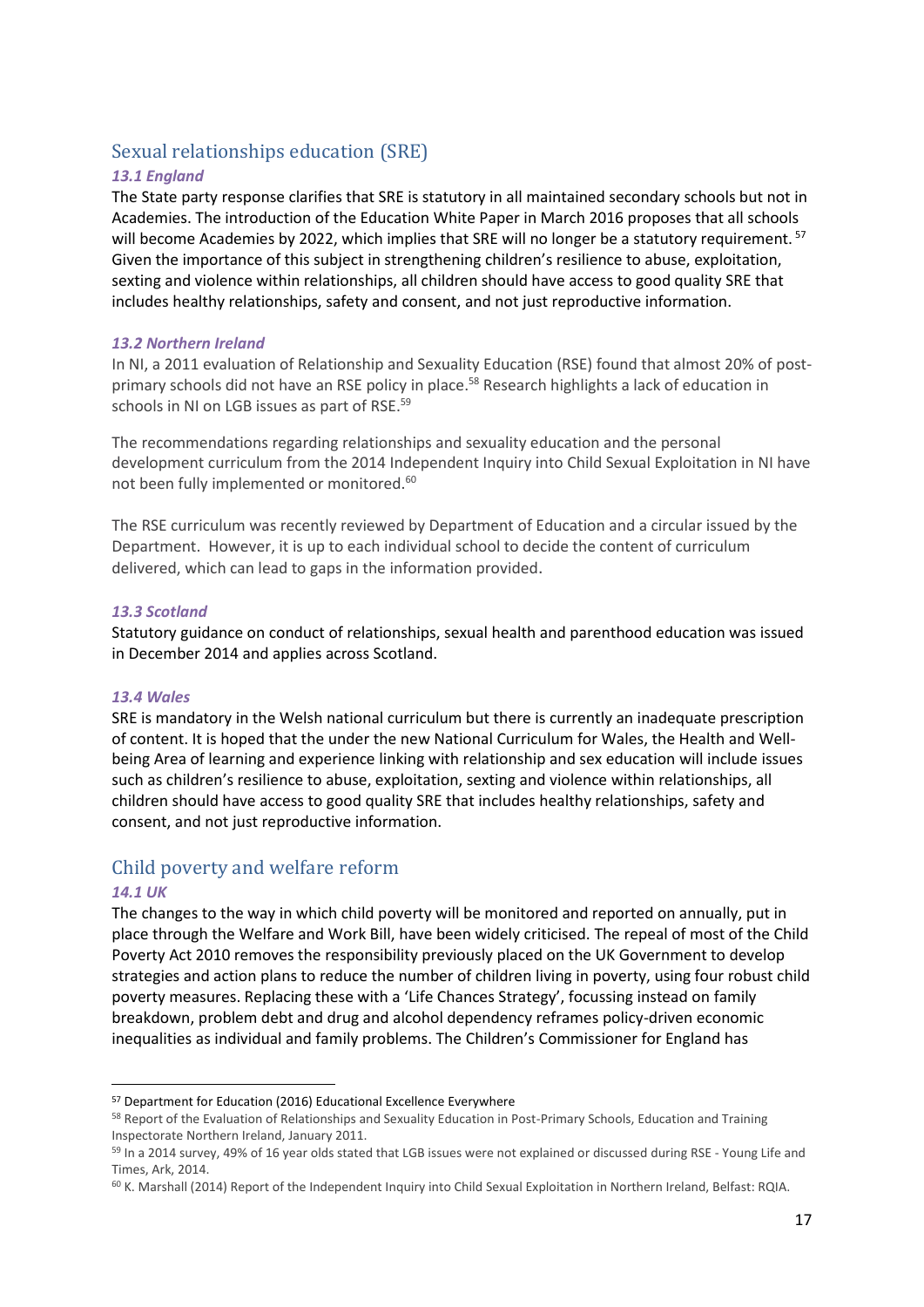consulted with academics and experts on the proposed new measures, and would argue for the inclusion of critical 'early years' measures to ensure this approach is meaningful.

Following intervention from the House of Lords, the UK Government agreed to continue to record and report data for the four original child poverty measures, including publishing annual figures on income related child poverty, although it will no longer have any commitment to reduce the levels of child poverty against these measures.

The State party report on the List of Issues states that the changes to welfare payments aim to 'create a fairer system which incentivises work, reduces poverty and protects the most vulnerable'. In doing this, it has protected spending on some groups, particularly elderly people, and in doing so has been very successful in reducing levels of pensioner poverty. However, it has failed to provide the same protections to children, to the point where the most recent projections suggest that absolute child poverty will rise from 15.1% in 2015-16 to 18.3% in 2020-21, and relative child poverty from 17.8% in 2015-16 to 25.7% in 2020-21.<sup>61</sup> The majority of these rises can be explained by a sharp increase in poverty among families with three or more children. Household income inequality is also expected to increase with the 90:10 ratio (i.e. the ratio of income at the 90<sup>th</sup> percentile of the household income distribution to income at the 10<sup>th</sup> percentile) projected to increase from 3.8 to  $4.2^{62}$ 

A key feature of the changes to the social security system has been the introduction of stricter conditionality and sanctions. Sanctions are used much more frequently than in the past, with more than 290,000 issued in 2013, over double the level issued by programmes before 2010.<sup>63</sup> Their severity has also increased and conditionality is now applied to previously exempt groups such as lone parents and disabled people. Children's right to an adequate standard of living is not a key consideration in applying sanctions and conditionality as they are considered 'third parties', despite being directly affected by severe cuts to their household income. It is disappointing to note that the State party has not provided figures on the use of food banks to feed children, as this is a clear indication of the extreme hardship many families, and children, are facing.

All four UK Commissioners' publicly supported the House of Lord's successful opposition to the proposals to reduce the provision of tax credits to children and families in October 2015. We would argue that any future consideration of revision of in-work benefits are preceded by a full assessment of the likely impact on children, and steps taken to avoid any measures that will reduce the ability of low income families to provide for their children's needs.

### *14.2 Northern Ireland*

**.** 

The Northern Ireland Executive has not provided legislative consent for the amendments to the Child Poverty Act and so will retain the statutory duty to produce Child Poverty Strategies and Action Plans every three years. This is very welcome, as is the recent publication of the Executive's Child Poverty strategy, which provides a framework for future action to tackle child poverty.

The £585 million made available to provide additional support where needed due to the implementation of the 'Welfare Reform' changes in Northern Ireland is also very welcome. It should be noted, however, that only a portion of this money will be allocated to families with children and furthermore, this will only be available over the next four years. There is no information on any

<sup>61</sup> Browne, J., and Hood, A., (2016), 'Living Standards, Poverty and Inequality in the UK: 2015-16 to 2020-21', [London: Institute for Fiscal Studies]. These figures are *Before Housing Costs* and therefore considerably lower than the *After Housing Costs* figures provided in the State Party List of Issues response annex. <sup>62</sup> Ibid.

<sup>63</sup> Watts, B. Et al, (2014), 'Welfare Sanctions and Conditionality in the UK', (York: JRF), p5.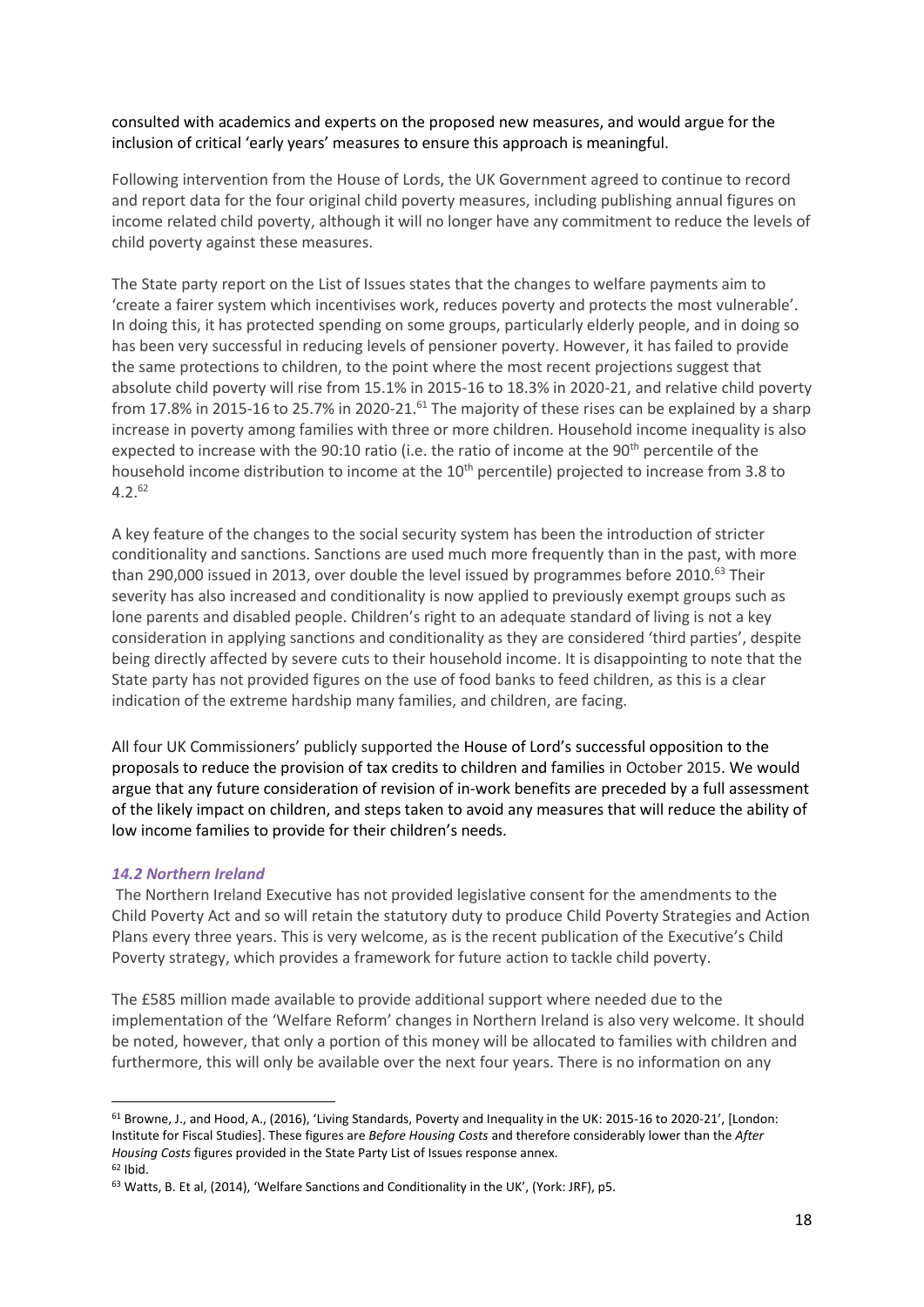further mitigating measures following this time.

Even without the majority of the 'Welfare Reform' changes being implemented to date, child poverty rates have been increasing in Northern Ireland, as has the reliance on food banks to feed children. The Trussell Trust, one of the biggest Food Bank networks, reports that in the year 2014-15 its food banks had provided three day emergency food supplies for 7,571 children.<sup>64</sup>

### *14.3 Scotland*

The UK Government's welfare reforms are having a serious impact on children and young people in Scotland. Levels of poverty in Scotland are growing and are 'deepening'.<sup>65</sup> More than one in five children in Scotland now live in poverty and the number is climbing. Forecasts by the Institute of Fiscal Studies suggest that by 2020 this figure will have risen by a further 50%.<sup>66</sup> By then, the income of families towards the bottom of the financial scale will have actually gone down – a shift 'without precedent' in modern times.

The Scottish Child Poverty Strategy focuses on devolved matters and therefore does not tackle some of the root causes of poverty. There is no legislative duty on local authorities in Scotland in relation to poverty.

### *14.4 Wales*

In 2011/12, 200, 00 children were recorded to be living in relative poverty after housing costs and in 2014/15, 30, 146 children used food banks more than doubling from the total in 12, 625 in 2013/2014. 67

It is positive that the Welsh Government has stated that it will retain its child poverty targets. However, even though there is a Welsh Government Child Poverty Strategy with a stronger focus on children's rights, there is still no delivery plan and the age-inclusive Tackling Poverty Action Plan does not adequately focus on children's issues. There is a danger of the focus on child poverty being lost in the move to 'age-inclusive' approaches. Additionally the Welsh Government hasn't adequately children's rights impact assessed its budget for the last two years despite the duty of 'due regard' under the *Rights of Children and Young Persons (Wales) Measure 2011.*

# <span id="page-18-0"></span>Homelessness

### *15.1 England*

We are concerned by the increase in the numbers of homeless households with dependent children, and children placed in temporary accommodation as outlined in the data in Part III. If pregnant women in temporary accommodation are taken into account, there were 106,140 children or expected children in temporary accommodation by the end of December 2015, and 2,270 dependent or expected children in Bed and Breakfast accommodation, of which 870 had been resident for more than 6 weeks $^{68}$  – despite a legal prohibition on this.

1

<sup>64</sup> <https://www.trusselltrust.org/news-and-blog/latest-stats/> NB This provides figures for across the UK, indicating that a total of 396,997 three-day emergency food supplies were given out for children across the UK in 2014-15

<sup>65</sup> Poverty In Scotland 2016

<sup>66</sup> Institute of Fiscal Studies <sup>67</sup> <http://www.trusselltrust.org/stats>

<sup>68</sup>[https://www.gov.uk/government/uploads/system/uploads/attachment\\_data/file/509763/Statutory\\_Homelessness\\_Stati](https://www.gov.uk/government/uploads/system/uploads/attachment_data/file/509763/Statutory_Homelessness_Statistical_Release_October_to_December_2015.pdf) [stical\\_Release\\_October\\_to\\_December\\_2015.pdf](https://www.gov.uk/government/uploads/system/uploads/attachment_data/file/509763/Statutory_Homelessness_Statistical_Release_October_to_December_2015.pdf)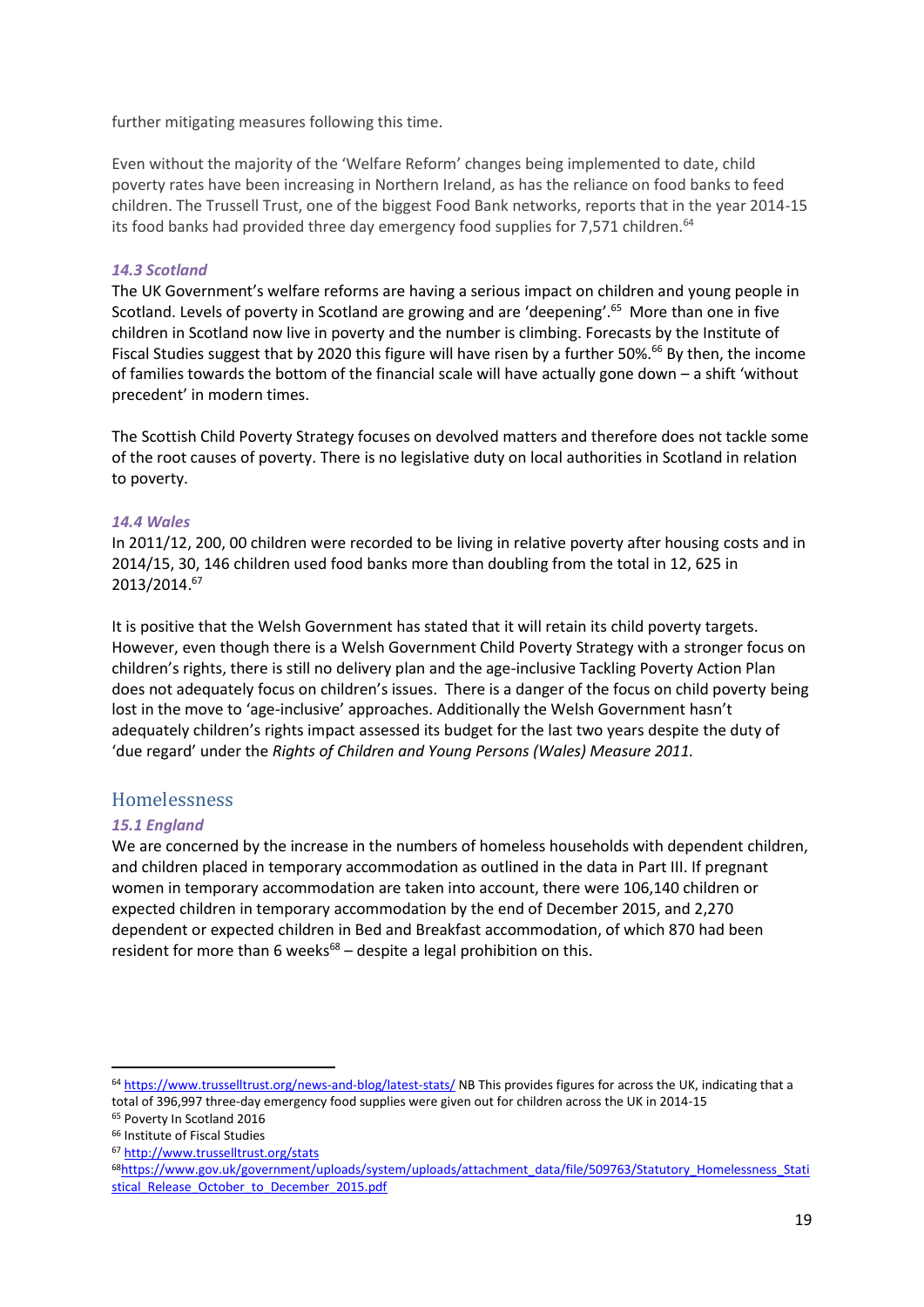#### *15.2 Northern Ireland*

The figures provided by Northern Ireland Government regarding the number of homeless children show an alarming increase in numbers of children under 1 year, who are living in homeless families, rising from 54 children in 2013 to 685 children under 1 year in 2015.

NICCY is concerned that supported accommodated provision commissioned by NI Government for children aged 16 years and older is not subject to secondary legislation and regulations in line with other residential settings for children in alternative care.

#### *15.3 Wales*

As reported in the UK response, CCfW are pleased to see there has been some decrease in the number of homeless households with dependent children in Wales 2012/13-2014/15. It is also positive there has been recent investment in programmes to support young people who are homeless or at risk of being homeless and that there has been research<sup>69</sup> and further investment in services to support children who are care leavers at risk of becoming homeless. Funding for services and programmes to support these vulnerable children and young people must continue.

# <span id="page-19-0"></span>Segregation and selection (NI)

#### *16.1 Northern Ireland*

Segregated education on religion in NI remains a serious issue. Only 7% of schools in NI are integrated.<sup>70</sup> A Shared Education Act has been introduced however, concerns exist that 'shared education' falls far short of integrated education and is being advanced at its expense.

The last official transfer test for academic selection for post-primary schools took place in 2008. There remains significant political opposition to the introduction of a legal framework for transfer from primary to post-primary schools. Most grammar schools in NI continue to use one of two sets of unregulated admissions tests which are not supported by the Department of Education and many children sit both, which can be up to five exams.<sup>71</sup> Primary schools are officially discouraged from preparing children for these exams, but some do and many parents pay for private tuition for their children. The attainment gap between children in grammar and secondary schools in NI remains significant.<sup>72</sup>

# <span id="page-19-1"></span>Immigration and Asylum

### *17.1 England and Wales*

**.** 

In the refugee crisis that is facing Europe, it is imperative to assist unaccompanied children who are currently residing in camps in Europe and protect them from traffickers. We encourage the UK Government to do all it can to work with French officials to safeguard children in the camps and expedite all available measures, including Dublin III regulations to place children safely with family members in the UK. We advocate for a formal resettlement programme for displaced children in Europe. Additionally we encourage the UK Government to take steps to ensure that facilities at ports of entry to the UK, particularly in the South East are equipped to cope with increases in numbers arriving in advance of the summer months.

<sup>69</sup> [http://ppiw.org.uk/ppiw-report-publication-provision-for-young-care-leavers-at-risk-of-homelessness/.](http://ppiw.org.uk/ppiw-report-publication-provision-for-young-care-leavers-at-risk-of-homelessness/)

<sup>&</sup>lt;sup>70</sup> Department of Education - [http://www.deni.gov.uk/16-schools-integratedschools\\_pg.htm](http://www.deni.gov.uk/16-schools-integratedschools_pg.htm)

<sup>71</sup> Demand for grammar school places in NI was at record levels in 2015. 64 of NI's 68 Grammar Schools used academic selection to determine admissions in 2015 with 12,047 children applying to attend a grammar school. – Record Numbers Apply for Grammar School Despite Minister's Opposition, R. Black, Belfast Telegraph 25<sup>th</sup> January 2016

<sup>72</sup> In 2014/15 95.0% of grammar school leavers left with at least five GCSEs at grades A\* - C or equivalent including GCSE English and Mathematics. This figure was 46.8% for non-grammar school leavers - Statistical Bulletin 8/2015 Annual enrolments at grant-aided schools in Northern Ireland 2015/16: Basic provisional statistics 10th December 2015.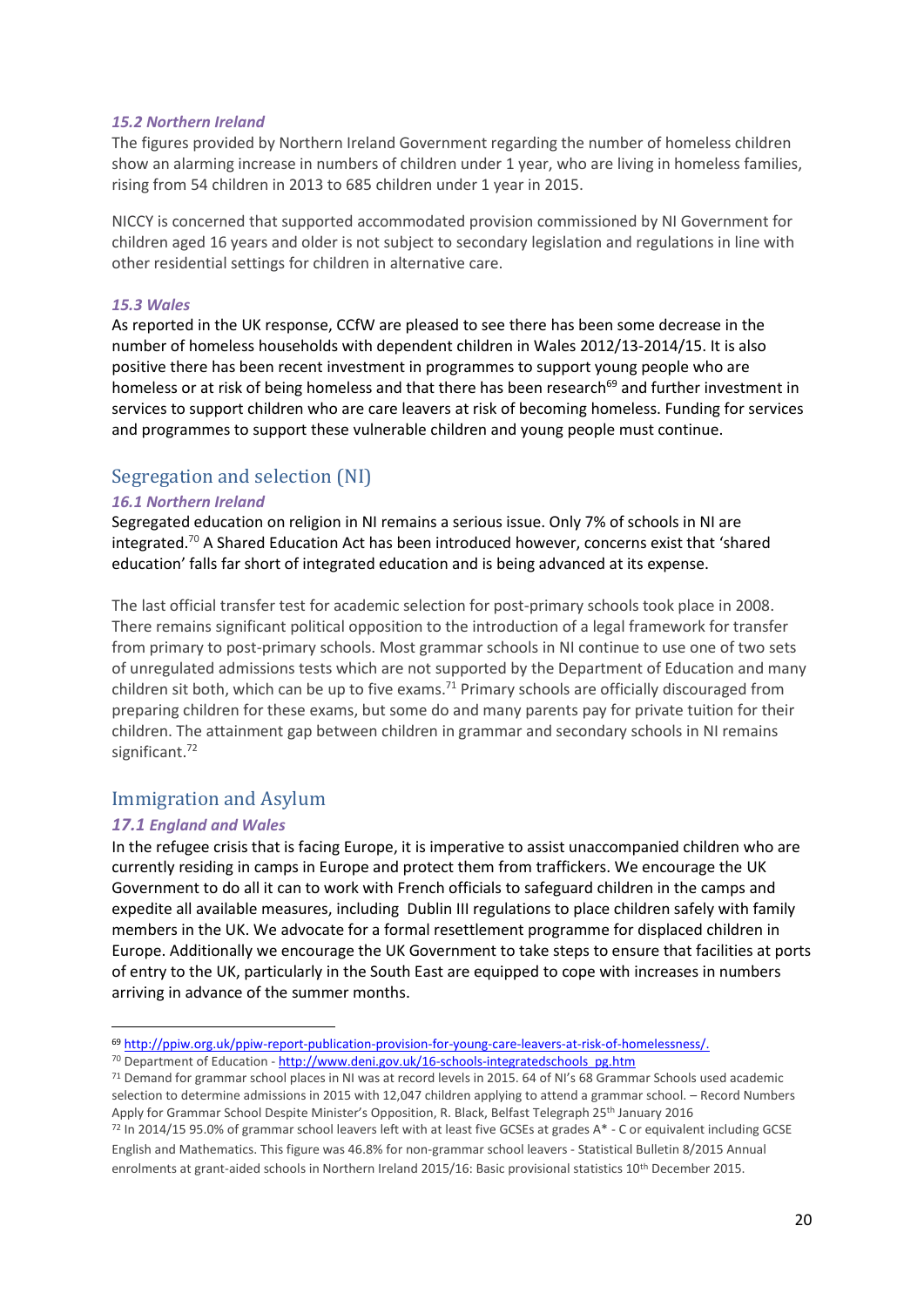The Immigration Bill currently progressing through Parliament includes a number of reforms. We are particularly concerned about provisions that would prevent local authorities providing 'leaving care' support under the Children Act 1989 to young people who are over 18 and have no immigration status. The groups affected include those given temporary leave following an unsuccessful asylum claim made as an unaccompanied child, and any young person with an irregular or unresolved immigration status. Child welfare legislation has made specific provision for children leaving care in recognition of their particular needs; the acceptance that children do not become adults immediately on reaching 18.

Secondly, the bill proposes to enforce the dispersal of unaccompanied children from overcrowded areas in the South East – whilst there is a need to keep each local authority case load to a manageable level, sufficient support (e.g. interpreting and legal services, and appropriate foster placements) need to be available in new areas to ensure each child's needs are met.

The State party's response to the List of Issues explains the approach to age assessment in the Modern Slavery Act, but does not refer to the process in asylum cases. The Home Office's 'Assessing Age' policy allows for individuals claiming to be children, to be treated as adults if their appearance/demeanour 'strongly suggests they look significantly over 18.' Although complex, we argue for the best interests of the child to remain paramount at all times in the age assessment process. It would be useful to get clarity on any current or proposed initiatives to improve the assessment processes applied to UASC to ensure they are provided with age appropriate care/accommodation.

#### *17.2 Northern Ireland*

In Northern Ireland, clause 21 of the Human Trafficking and Exploitation (Criminal Justice and Support for Victims) Act (Northern Ireland) 2015 has not yet been commenced to ensure that separated children have access to an independent guardian, who is required by the legislation to act in the best interests of the child at all times. This breaches timescales accompanying the legislation and should be remedied as a matter of urgency.

### *17.3 Scotland*

Section 22 of the Children (Scotland) Act 1995 imposes a duty on local authorities to provide services for 'children in need'. It would be useful to ascertain the extent to which destitution is affecting asylum seeking and migrant children and how many families are having to use the 'children in need' provision in order to access the most basic support.

### <span id="page-20-0"></span>Youth Justice

1

### *18.1 England and Wales*

We welcome the current Review of Youth Justice (England and Wales). However, raising the age of criminal responsibility was explicitly excluded from the review's terms of reference<sup>73</sup> and the UK Government has also signalled its opposition to a Private Member's Bill seeking to raise the age to 12 years. $74$ 

Although youth courts are encouraged to retain jurisdiction for children, during 2014, 1,927 children were tried in the Crown Court.<sup>75</sup> Adult courts may be adapted for the trial of children, but there is evidence that the Crown Court remains an intimidating venue that precludes the proper

<sup>&</sup>lt;sup>73</sup> Ministry of Justice (2015) Review of the youth justice system: terms of reference. London: Ministry of Justice

<sup>74</sup> <http://services.parliament.uk/bills/2015-16/ageofcriminalresponsibility/stages.html>

<sup>75</sup> Ministry of Justice (2015) *Criminal justice statistics: December 2014*. London: Ministry of Justice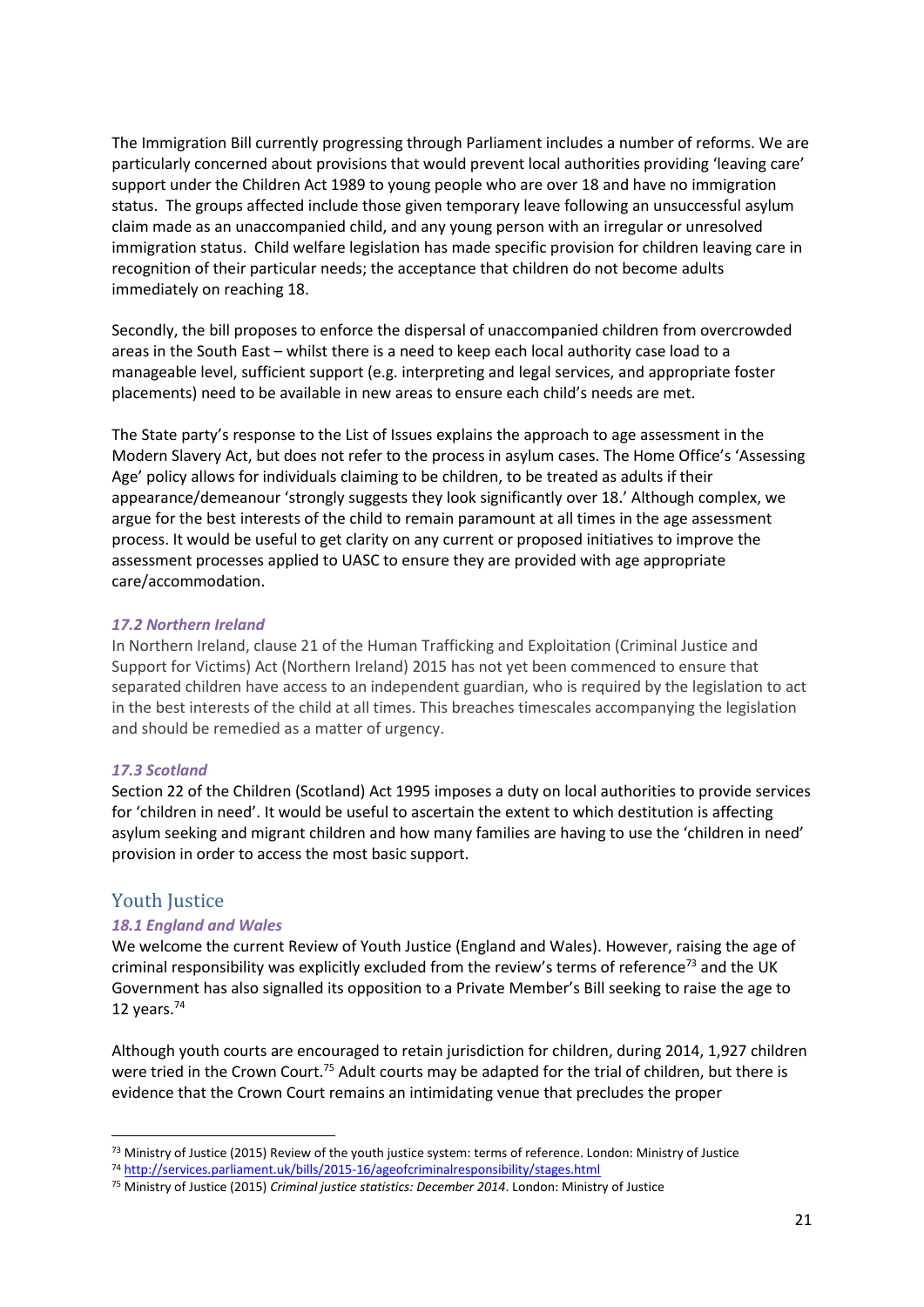participation of children  $-$  thus preventing them from a fair trial.<sup>76</sup>

The review of youth justice in England and Wales represents an opportunity to improve the arrangements for children in conflict with the law. The interim report notes the need for a 'fundamental change' of youth custody, and that existing institutions should be replaced by smaller institutions located in the communities that they serve. Fundamental change is particularly required in relation to Young Offending Institutions (YOIs) which are large scale custodial establishments, managed by the prison service and comparable in many ways to adult prisons. Such institutions hold more than two thirds of all children in custody. By comparison with other forms of secure provision, they have low staff to child ratios, higher levels of violence and inadequate regimes.

Research for the Children's Commissioner of England found that children who experience isolation in a Young Offender Institution spend on average eight to nine times as long separated from their peers as a child in a secure children's home.<sup>77</sup> Successive inspection reports consistently show that around one third of children in Young Offending Institutions (YOIs) are locked in their cells rather than participating in the standard regime. The research also indicated that children from minority ethnic backgrounds and those in public care are significantly more likely to be placed in isolation.<sup>78</sup> This is a particular concern given that the over-representation of both of these groups of children has increased as the size of the total child custodial population has fallen.

#### *18.2 Northern Ireland*

 $\overline{\phantom{a}}$ 

There is a Youth Justice System in Northern Ireland. The minimum age of criminal responsibility (MACR) in NI remains 10 years. An independent Youth Justice Review (YJR ) commissioned by the Department of Justice recommended an immediate increase to 12 yrs, with consideration to be given to a further rise to 14 yrs following a period of review.<sup>79</sup> The Minster for Justice has stated his support for this but cites a lack of required cross party support as the reason for the lack of progress. The MACR must be urgently raised in line with General Comment No.10 and the Committee's 2008 Concluding Observations.

Both the Committee and the YJR have highlighted the need for a range of alternative measures and / or accommodation as alternatives to custody. NICCY continues to be concerned by the number of children detained in the Juvenile Justice Centre (JJC) either as a 'place of safety' or on remand. In the period January 2015 – December 2015, 224 children were admitted to the JJC under PACE<sup>80</sup> and a total of 246 on remand.<sup>81</sup>

Some improvement has been made in this regard, however co-operation between relevant government departments and agencies is required to ensure the availability of suitable accommodation for children and the provision of support services so that the detention of children can be reduced to an absolute minimum.

In NI while children are not tried as adults, they can be tried in adult courts. In the period 2011 –

<sup>76</sup> Carlile, A (2015) *Independent Parliamentarians' Inquiry into the Operation and Effectiveness of the Youth Court*. London: **NCB** 

<sup>77</sup> Children's Commissioner for England (2015) Unlocking potential: a study of the isolation of children in custody in England. London: Children's Commissioner

<sup>78</sup> Children's Commissioner for England (2015) Unlocking potential: a study of the isolation of children in custody in England. London: Children's Commissioner

<sup>79</sup> 'A Review of the Youth Justice System in Northern Ireland' 2011

<sup>80</sup> The Police and Criminal Evidence (Northern Ireland) Order 1989 allows children to be detained in the JJC if it is considered to be in their own interests.

<sup>&</sup>lt;sup>81</sup> There were a total of 246 remands. This figure includes 141 young people who were admitted initially on remand, 103 young people who transferred from PACE admissions to remand and 2 were there on sentence which once completed, they were returned on remand.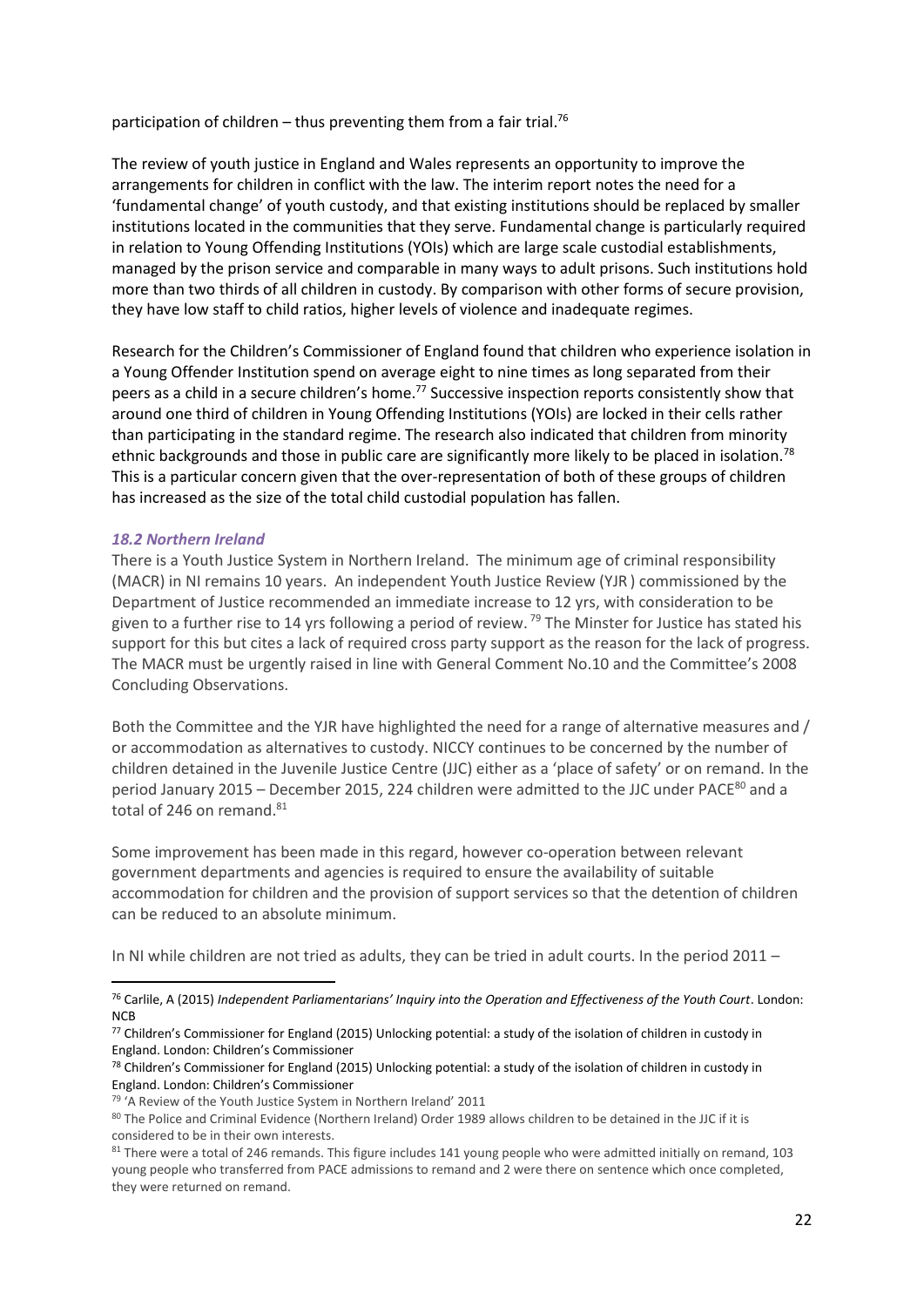2015, 188 children under 18 years were tried in the adult Crown Courts alone.<sup>82</sup> It is not appropriate for children to ever be tried in adult courts as the nature of the proceedings, the courtroom layout and the facilities are not suitable for children. Children's presence in the court or its precincts at the same time as adult defendants may also result in them being exposed to intimidation, abuse or offensive language.

The Secure College in Northern Ireland accommodates young men from the age of 18 to 21.

### *18.3 Scotland*

An independent advisory group was set up in November 2015 to explore the implications of raising the age of criminal responsibility in Scotland from 8 to 12 years of age. The group was tasked with looking at issues such as care, protection and risk; the role of the Police; the Children's Hearings system and Disclosure (including criminal records). This group reported to Ministers in March 2016 and recommended that the age of criminal responsibility should be raised to 12 'at the earliest opportunity'. <sup>83</sup> The Scottish Government has issued a consultation on raising the age of criminal responsibility, which will conclude in June 2016.

In 2015, the Scottish Courts and Tribunals Service carried out an Evidence and Procedure Review and produced proposals in 2016 to improve the experiences of child victims and vulnerable witnesses<sup>84</sup>. This is most welcome, as current processes urgently require reform, in order to be more childcentred.

# <span id="page-22-0"></span>Life sentences

### *19.1 England and Wales*

During 2014, 21 children were sentenced to life imprisonment as a mandatory or discretionary punishment.<sup>85</sup> Outside of the UK, just two European states – France and Cyprus - have legislation that provides for life imprisonment of a child. Moreover, in those countries the provisions are rarely used. According to Child Rights International Network, just two children in France have been sentenced to life in the last quarter of a century and there is no record of any such sanctions having been imposed in Cyprus.<sup>86</sup>

### *19.2 Northern Ireland*

In NI, children can receive indeterminate custodial sentences<sup>87</sup> for serious offences. Children may also be the subject of discretionary sentences for an offence whereby an adult would receive a sentence of imprisonment for 14 years or more. These sentences can have a very detrimental effect on the health and well being of children and their potential for rehabilitation and therefore these sentencing options should be abolished for children.

# <span id="page-22-1"></span>Child sexual abuse and child sexual exploitation

### *20.1 England*

**.** 

Many victims of child sexual abuse are not identified by statutory services. An analysis undertaken by the Children's Commissioner in November 2015 demonstrates that approximately 1 in 8 victims of sexual abuse are known to the authorities, and the majority of victims are abused by someone

<sup>82</sup> This figure includes provisional data for 2015

<sup>83</sup> <http://www.gov.scot/Publications/2016/03/3627>

<sup>84</sup> [http://www.scotcourts.gov.uk/docs/default-source/SCS-Communications/evidence-and-procedure-report---next-steps--](http://www.scotcourts.gov.uk/docs/default-source/SCS-Communications/evidence-and-procedure-report---next-steps---february-2016.pdf?sfvrsn=2) [february-2016.pdf?sfvrsn=2](http://www.scotcourts.gov.uk/docs/default-source/SCS-Communications/evidence-and-procedure-report---next-steps---february-2016.pdf?sfvrsn=2)

<sup>85</sup> Ministry of Justice (2015) *Criminal justice statistics: December 2014*. London: Ministry of Justice

<sup>86</sup> Bateman, T (2015) *The state of youth justice 2015: an overview of trends and developments.* London: National Association for Youth Justice

 $87$  There is no fixed date for release set when an indeterminate sentence is passed.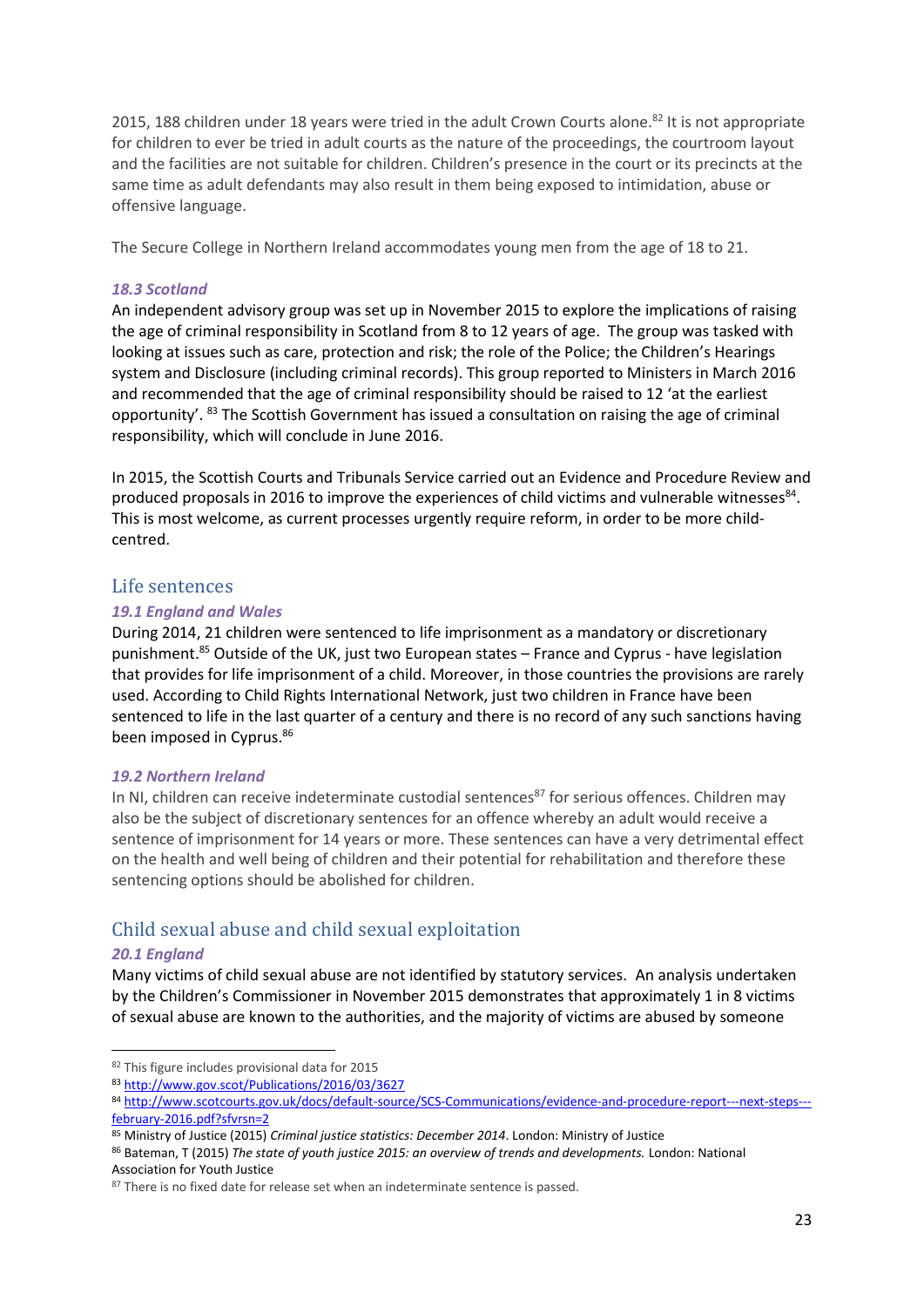within their family circle.<sup>88</sup> Consequently, many victims of child sexual abuse are unlikely to receive any specialist help and support to facilitate their recovery.

There is a reliance on victims of sexual abuse disclosing their experience in order to activate criminal justice and child protection processes. Data collected and analysed by the Children's Commissioner demonstrates that victims of sexual abuse are more likely to come to the attention of statutory authorities during adolescence, through either report or discovery. However, survey data obtained from survivors of abuse demonstrates that children are most likely to be sexually abused at a much younger age, though they often do not recognise that they were sexually abused until much later. It is clear that many children lack the knowledge to recognise abuse, and the words to describe it to an adult. It is therefore unlikely that many victims will be able to disclose abuse and activate the processes designed for their protection.

In general, the evidence suggests that professionals in universal services (such as education and health services) do not possess the knowledge or confidence to identify victims of sexual abuse and respond accordingly. The Children's Commissioner's work on sexual abuse has highlighted a general anxiety among professionals in the substantiation of concerns and the potential impact of asking 'leading questions' of children to substantiate concerns and initiate processes for assessment and identification. Improved models of multi-agency working, that centre on the child should be introduced to ensure that cases of abuse are identified, assessed and result in effective action by agencies working together. There also needs to be a stronger emphasis on preventative work

### *20.2 Northern Ireland*

NICCY has concerns regarding the NI Government's fragmented implementation of recommendations from the Independent Inquiry into Child Sexual Exploitation in NI and the Child Sexual Exploitation Thematic Review. The implementation process should be subject to independent oversight and monitored against tangible improved outcomes for children and young people.

The NI Government should take measures to fully implement the Committee's 2014 Concluding Observations on the Optional Protocol on the Sale of Children, Child Prostitution and Child Pornography. This should include bringing forward amendments to the Sexual Offences (Northern Ireland) Order 2008 to ensure that all children are equally protected from offences, and gathering and reporting on disaggregated data consistently across NI and UK Government agencies, including UK Visas and Immigration.

The UK Government should ratify the Council of Europe's Convention on the Protection of Children against Sexual Exploitation and Sexual Abuse, the 'Lanzarote Convention', as a matter of urgency.

### *20.3 Scotland*

In Scotland, the Human Trafficking and Exploitation (Scotland) Act 2015 was passed in November, 2015.

### *20.4 Wales*

1

The Welsh Government should be commended for the strategies it has developed to tackle Child Sexual Exploitation and CCfW supports their implementation. Work in this area represents a good example of cooperation at the devolved level between Welsh Government working together with civil society groups on a matter to which the Welsh Government has attached due priority.

<sup>88</sup> Protecting Children from harm: A critical assessment of child sexual abuse in the family network in England and priorities for action

[http://www.childrenscommissioner.gov.uk/sites/default/files/publications/Protecting%20children%20from%20harm%20-](http://www.childrenscommissioner.gov.uk/sites/default/files/publications/Protecting%20children%20from%20harm%20-%20full%20report.pdf) [%20full%20report.pdf](http://www.childrenscommissioner.gov.uk/sites/default/files/publications/Protecting%20children%20from%20harm%20-%20full%20report.pdf)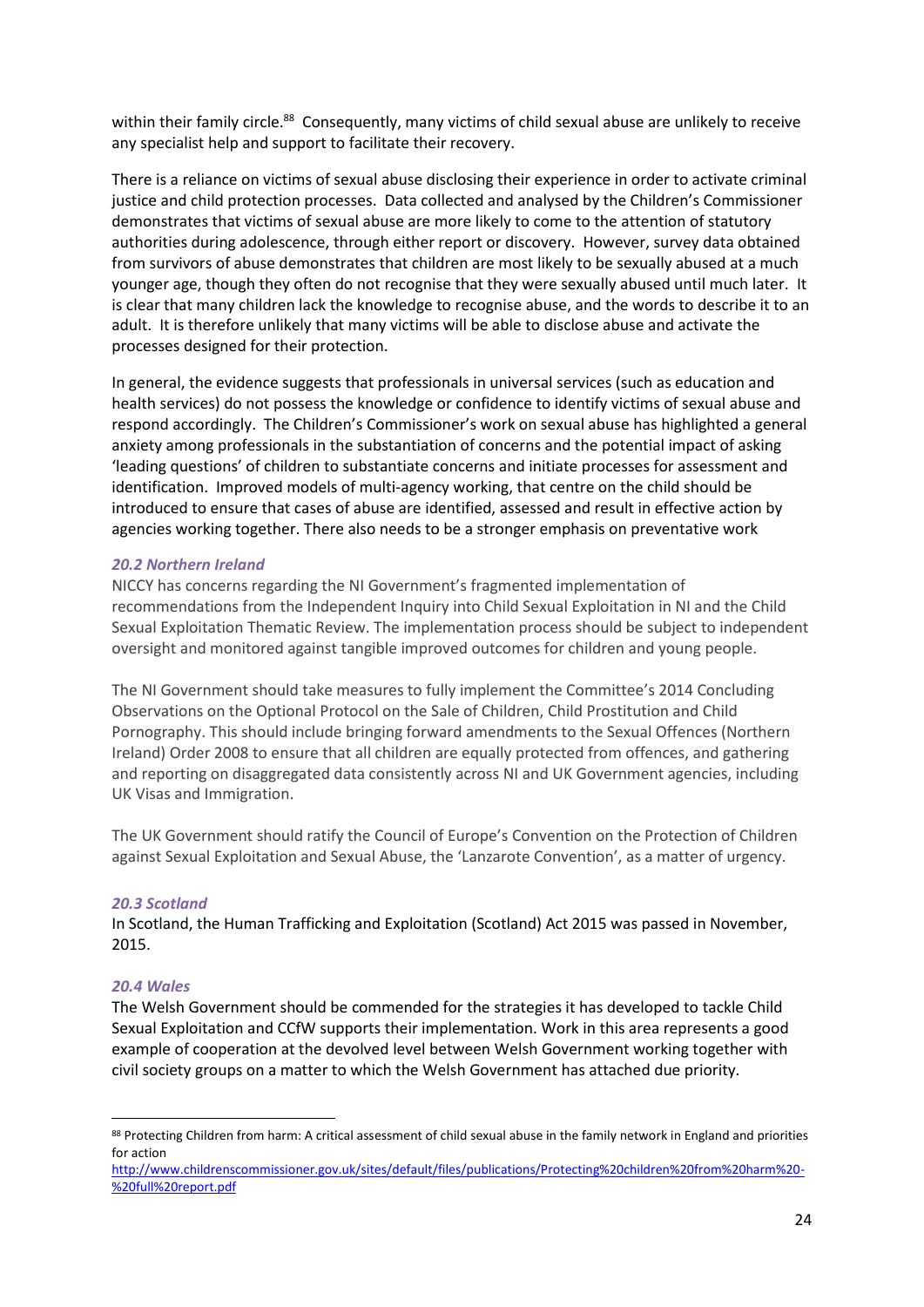There is still some way to go with regards to strategic developments relating to Child Sexual Abuse.

# <span id="page-24-0"></span>Children in armed conflict

# *21.1 England*

In response to queries in the List of Issues, the UK Government has confirmed the following:

- The British army intends to expand the recruitment of children in order to 'alleviate the risk of undermanning' (para 113).
- The minimum period of service applied to children at enlistment into the British army is again longer (up to six years) than that applied to adult recruits (four years) in order to ensure that recruits provide 'a reasonable length of useful service' (para 113).

In these cases, the best interests of the child have been subordinated to the interests of the State party and its armed forces

### *21.2 Northern Ireland*

The NI Government does not have a remit with regard to recruitment to the British army. However, given the extremely detrimental impact of the legacy of the NI conflict and ongoing paramilitary recruitment and violence on children and young people in NI, there should be a complete cessation to recruitment of children into the armed forces. The UK is the only country in Europe to recruit 16 year olds into the army.

### *21.3 Scotland*

There are concerns from teachers, students and parents around military visits to state schools in Scotland (especially armed forces recruitment) Scotland receives a disproportionate number of these visits compared to constituent parts of the UK. Recent data shows 1445 visits by the military to schools in Scotland between 2010 and 2012. There is no specific guidance on military visits for local authorities or schools.

Based on the proportion of the UK population living in Scotland (roughly 8.4%), one would expect the proportion of armed forces visits to secondary schools and colleges in Scotland to be similar, but available data (2011-12) shows 11.2%.

### *21.4 Wales*

The Welsh Government has taken a decision in principle to support more research into how the armed forces operate in secondary schools in Wales. The response was the result of an investigation and report by the Assembly's Petition's Committee which called for further scrutiny 'into the reasons for the unevenness of the armed forces visits to schools in Wales.<sup>89 90</sup>

# <span id="page-24-1"></span>Data, statistics and other information, if available (Part III)

We are providing information or commentary only on data/information that has not already been referred to in Part 1 and/or matters that we believe are matters of concern.

Overall, we are concerned by the lack of centrally collected data, and the implication that the available local or administrative data is not being routinely collected and analysed by policy makers

*I. Consolidated children and social sector budget*

<sup>1</sup> <sup>89</sup>[http://www.assembly.wales/NAfW%20Documents/News%20section%20documents/Stop%20the%20Army%20Recruiting](http://www.assembly.wales/NAfW%20Documents/News%20section%20documents/Stop%20the%20Army%20Recruiting%20in%20schools.pdf) [%20in%20schools.pdf](http://www.assembly.wales/NAfW%20Documents/News%20section%20documents/Stop%20the%20Army%20Recruiting%20in%20schools.pdf)

<sup>90</sup> <http://www.assembly.wales/laid%20documents/gen-ld10363/gen-ld10363-e.pdf>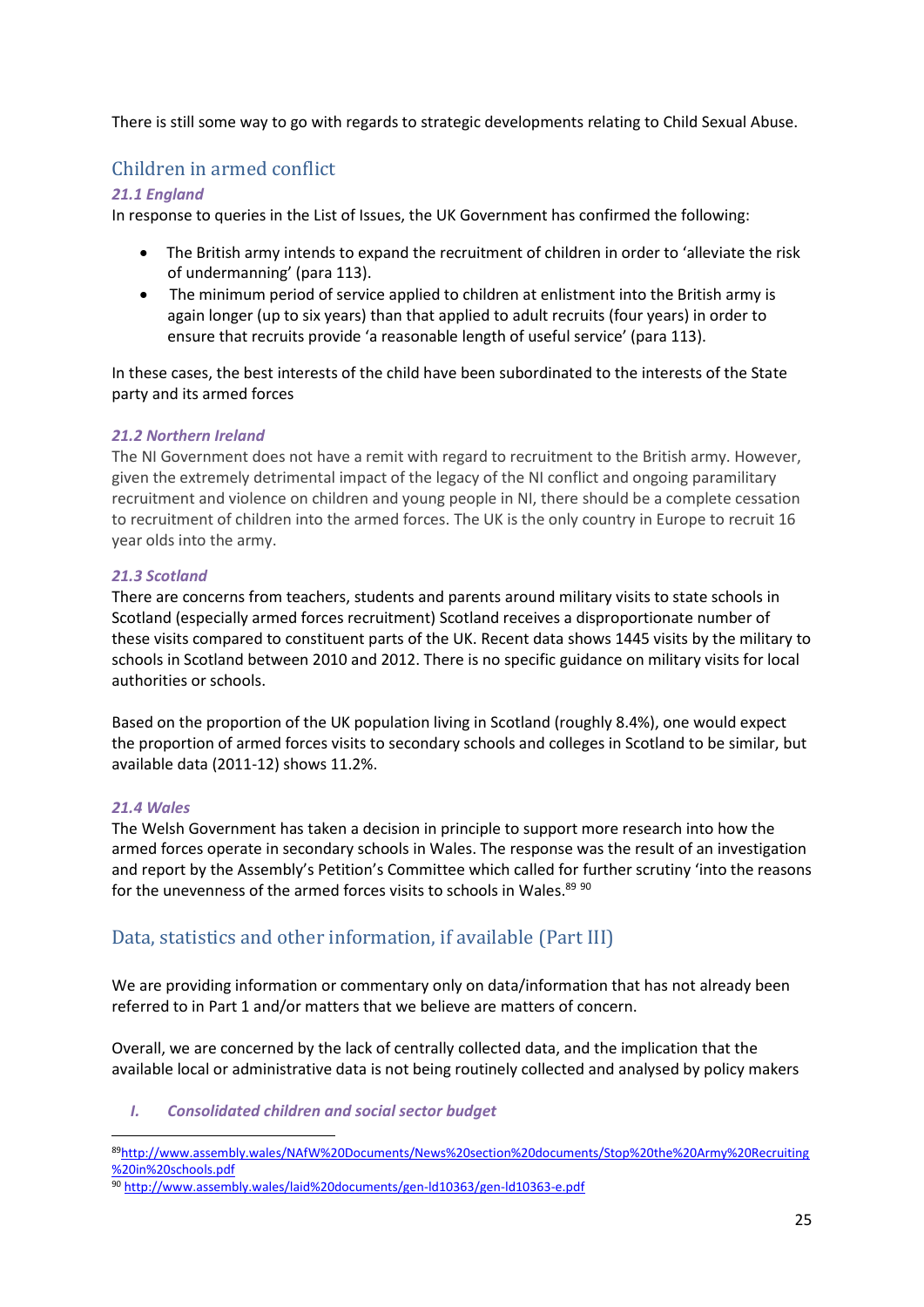There is limited information provided in this section. For example, it is unclear what levels of resources are specifically allocated to children and children's services – this prevents the effective monitoring of children's rights budgeting and is of considerable concern given the context of fiscal austerity and budget cutting decisions.

Consistent and robust data collection is required to ascertain (for example), the numbers of disabled children, those children affected by imprisonment, homelessness etc. Disabled children in particular face multiple violations to their rights. They have been badly hit by UK welfare cuts and at local authority level. We frequently hear about services being cut, eligibility criteria altered which has led to disabled children using fewer services and receiving inappropriate and inadequate support.

# *II. Taser guns*

It is inadequate that there is no official data on the use of Taser Guns in England, Scotland and Wales. Steps must be taken to ensure the regular collection and publication of fully disaggregated national data on the use of Taser on children.

# *III. Stop and search*

**England:** It is important to understand the experience of stop and search from children and therefore steps should be taken to ensure this is collected by the police and routinely analysed centrally.

**Northern Ireland:** The levels of stop and search and questioning of children in Northern Ireland remain high. There may be a detrimental impact on children who witness the stop and search or questioning of adults. There is insufficient evidence that stop and search fulfils its purpose

**Scotland:** Following the recommendations of an independent advisory group<sup>91</sup>, the use of nonstatutory (consensual) stop and search in Scotland has declined significantly. A Code of Practice on the use of stop and search in Scotland is currently being consulted upon. Once this Code of Practice comes into force, then the use of non-statutory stop and search on people of all ages in Scotland will come to an end.

The same advisory group also recommended that there should be a consultation on whether there was a need for a statutory power to stop and search children and young people for alcohol. The Commissioner is unconvinced of the need for such a power, as the Police already have extensive powers of seizure in relation to alcohol.

# *IV. Child victims paramilitary-style attacks in Northern Ireland*

The statistics provided on the number of child victims of violence carried out by non-state actors involved in paramilitary-style attacks in NI are likely to reflect significant under-reporting. The Police Service of Northern Ireland (PSNI) does not collect data on paramilitary attacks disaggregated by age.

Statistics are not collected by the NI Housing Executive (NIHE) on the number of young people who have been made homeless due to paramilitary threats. However, in 2014-15, 433 applications were submitted to NIHE from people made homeless due to paramilitary intimidation, of which 96 were from families. This figure is partial, as it does not include young people or families who have left Northern Ireland, or who have not approached the NIHE for help with housing. However, it does indicate that the scale of paramilitary intimidation and violence is considerably higher than the Police statistics would suggest.

**<sup>.</sup>** <sup>91</sup> <http://www.gov.scot/Resource/0048/00484527.pdf>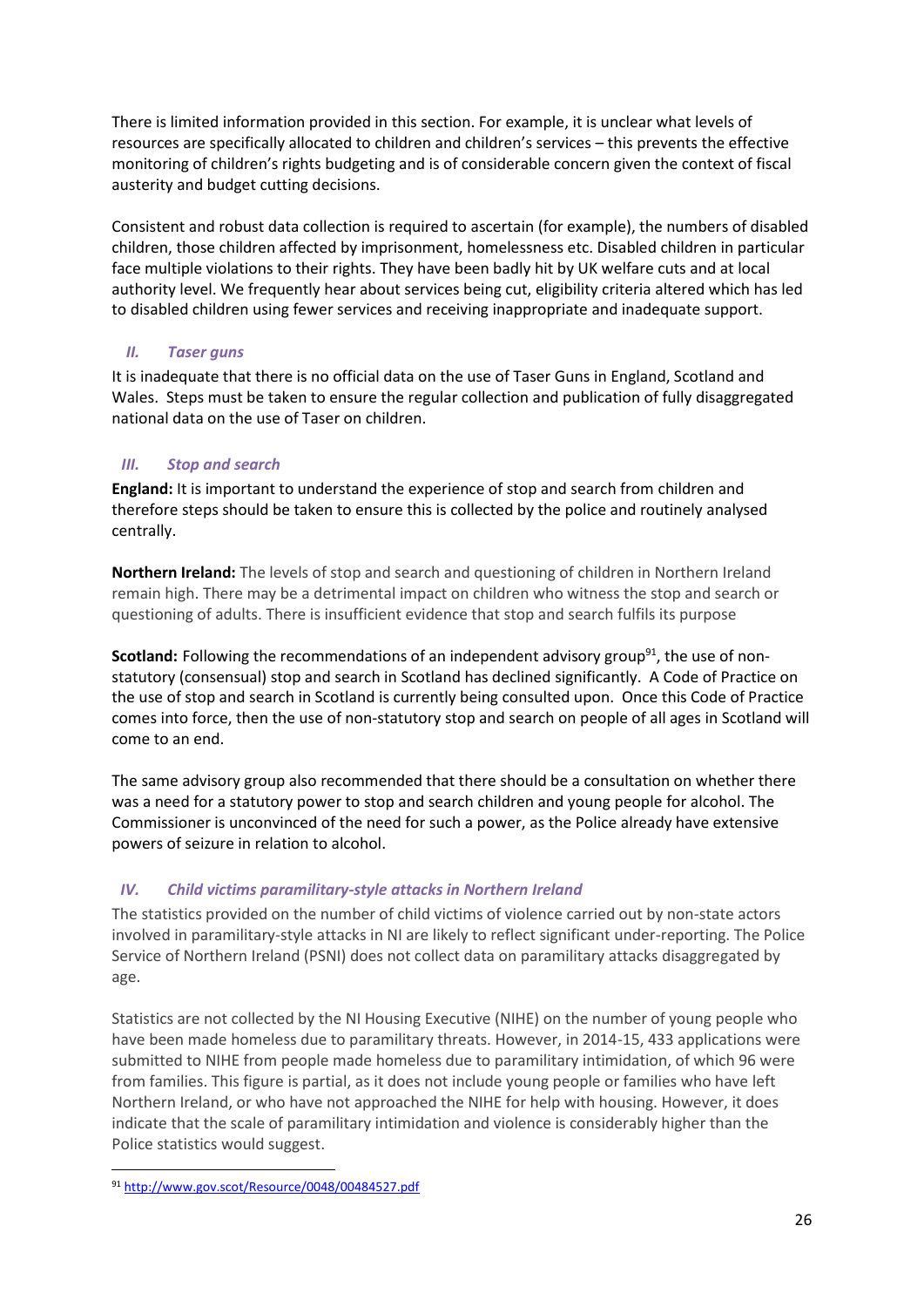Since March 2015 NICCY has undertaken engagement with over 500 young people aged 8 to 21 from across NI and from a variety of communities. Reports of activity by non-state forces have been confirmed by young people across both communities who have stated that there is increasing recruitment to paramilitary organisations often through coercion or in payment for drug debts. Young people perceived to be involved in crime or anti-social behaviour continue to be assaulted and excluded from their communities.

# *V. Children subjected to female genital mutilation (FGM)*

NICCY notes with concern that currently no official data is available in Northern Ireland regarding adults or children subject to FGM. In the absence of official data, the Department of Finance and Personnel has been provided with anecdotal information that approximately two women each month present with FGM when accessing maternity services.<sup>92</sup>

# *VI. Child malnutrition, including under- and over-nutrition and micronutrition deficiencies*

NICCY note that data has been provided on undernutrition, overnutrition and micronutrition for all jurisdictions in the UK except for Northern Ireland.

### *VII. Children with disabilities and special educational needs in education or out of school*

**Northern Ireland:** The number of children and young people with special educational needs (SEN) who are being informally excluded from school is not collected. NICCY has been informed that there are high numbers of children with SEN being home educated due to the failure of schools to meet their needs. Similarly, if a child has never been registered with a school, neither the Department of Education or Education Authority in NI hold any information on the quality and type of education that child receives. This has potentially extremely grave implications for the right of all children to access an effective and appropriate education. The legislative framework relating to this must be urgently amended.

**Scotland:** The Education (Additional Support for Learning) (Scotland) Act 2009 created a presumption that every looked after child in Scotland has additional support needs, unless they are assessed otherwise. Where a looked after child is assessed as having additional support needs, local authorities must assess whether they require a Co-ordinated Support Plan. Research carried out in 2013 and 2015<sup>93</sup> found that the application of the presumption varied widely across Scotland. The research in 2015 found that of 12, 533 looked after children with additional support needs; only 6,374 were assessed for a Co-ordinated Support Plan (CSP). Of the 6,374 assessed, only 368 were deemed to require a CSP, that is, only 2.9% of looked after children with additional support needs. Closer monitoring of the application of this legal presumption is required to ensure that looked after children are able to receive the support they are entitled to.

**Wales:** CCfW welcomes Welsh Government's intentions to introduce a new legal framework that brings together the existing requirements of Part IV of the Education Act 1996 with the support provisions for young people with learning difficulties and/or disabilities as set out in the Learning and Skills Act 2000. This signals an important point of progress in developing a unified framework of support for children and young people with additional learning needs in Wales.

1

<sup>92</sup> Department of Finance and Personnel (2014) Analysis of the responses to the consultation on Multi-agency Practice Guidelines in Female Genital Mutilation.

<sup>93</sup> Govan Law Centre:<http://govanlc.blogspot.co.uk/2015/05/glc-research-reveals-systemic-failure.html?m=1>